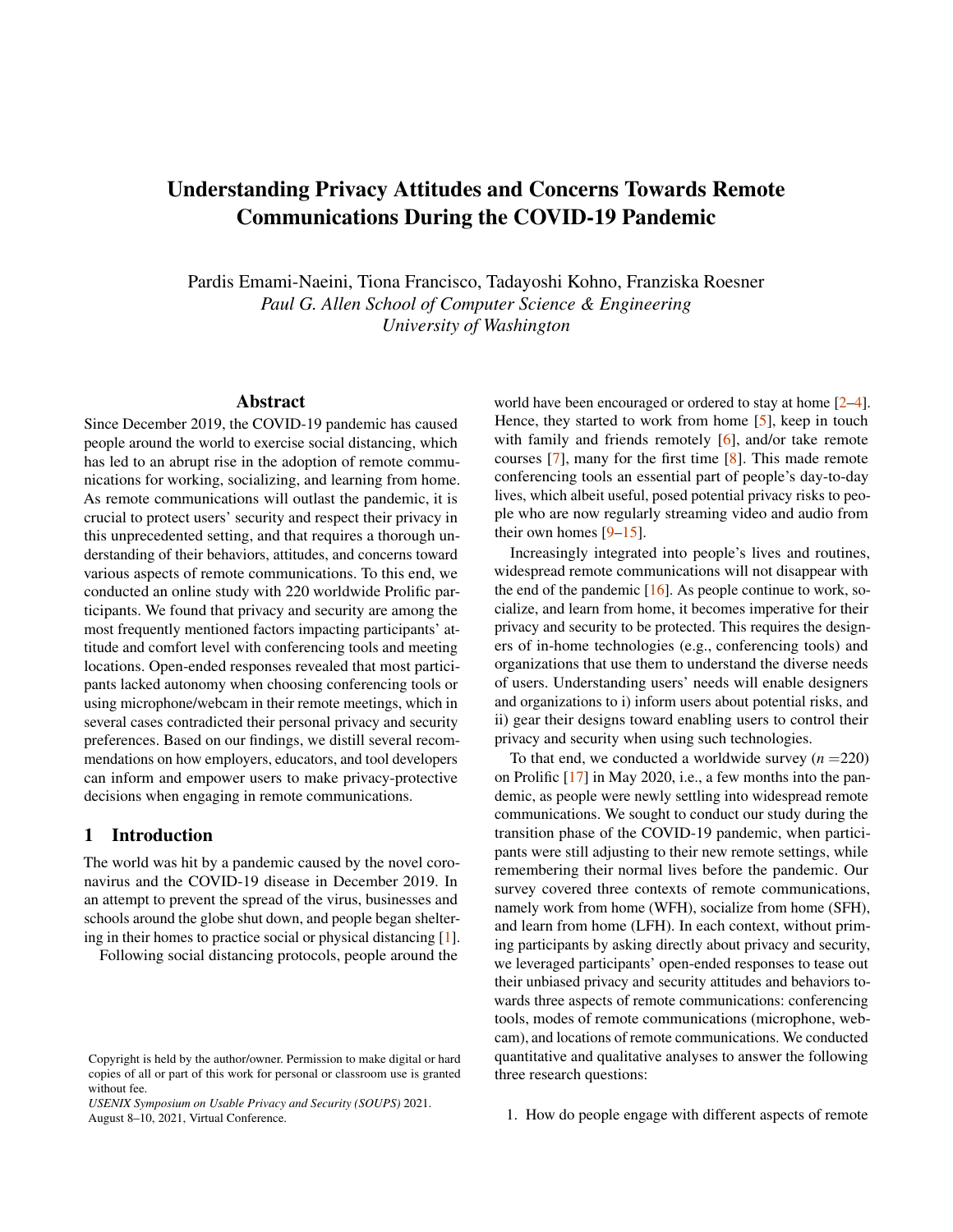communications in each context during the pandemic?

- 2. How do privacy and security factor into people's behaviors and attitudes towards aspects of remote communications in each context?
- 3. What approaches can be used to effectively inform and empower users' privacy and security decision making related to remote communications in each context?

We also designed our survey to allow us to explore related research questions for two other technologies that we hypothesized people would interact with more and/or have a new relationship with during the pandemic stay-at-home orders, namely smart home devices and social media platforms. Upon analyzing our results, we found that most participants' privacy and security concerns toward these two technologies did not change during the pandemic. Stay-at-home orders, however, significantly impacted participants' concerns and behaviors toward remote communications, which we primarily focus on in this paper. We include the survey questions on smart home devices and social media platforms and a summary of their findings in the extended version of our paper  $[18]$ .

When being asked about conferencing tools, participants expressed a lack of decision-making agency. In WFH and LFH, participants reported to use the tool that was being decided for them by their employer or educator. Moreover, in all contexts, participants felt that they had no control over activating their webcam/microphone during their remote communications. For several participants, such imposed requirements contradicted their privacy and security preferences.

We found that participants' privacy attitudes and concerns towards the physical locations where their remote communications take place are context-dependent. By qualitatively analyzing participants' open-ended responses, we identified two types of location-related privacy: remote privacy (privacy from meeting attendees) and co-inhabitant privacy (privacy from household members). The open-ended responses suggested that in SFH, participants are mainly concerned about their co-inhabitant privacy, while valuing both remote and co-inhabitant privacy in WFH and LFH.

Based on the outcomes of our study, we distill several recommendations for organizations and tool developers on how to more effectively enable users to make informed and privacy-protective decisions with regard to their remote communications. In particular, we propose to enhance users' decision-making process by means of inclusive, transparent, and flexible policies on remote communications and designing privacy-protective features, which consider diverse and context-specific privacy and security needs.

## 2 Background and Related Work

Since December 2019, people around the world have been struggling with SARS-CoV-2 (novel coronavirus) and the resulting COVID-19 pandemic [\[19\]](#page-12-12). To help prevent further

spread of the virus, many people have exercised social or physical distancing, i.e., keeping a safe distance from others who are not from the same household [\[20\]](#page-13-0). Consequently, people started working, socializing, and learning from home. As a result, the use of conferencing tools and audio and video communications has increased dramatically.

## 2.1 Privacy and Security Risks of Conferencing Tools

The pandemic has redefined home from a place of *privacy and security* [\[21\]](#page-13-1) to a shared work, socializing, and learning space. This sudden shift from in-person to remote interactions has led to an unprecedented increase in the use of remote communication tools [\[22\]](#page-13-2). Teleconferencing and video conferencing tools, such as Zoom [\[23\]](#page-13-3), Microsoft Teams [\[24\]](#page-13-4), Google Hangouts [\[25\]](#page-13-5), and WebEx [\[26\]](#page-13-6), have all seen a massive rise in usage thanks to people working, socializing, and learning from home.

As people started to increasingly rely on such tools for their daily communications, experts have become more concerned about the wide range of privacy and security risks these tools expose their users to  $[9-12]$  $[9-12]$ . A few of the reported concerns include Zoombombing [\[27\]](#page-13-7), undisclosed data mining [\[28\]](#page-13-8), and selling information to third parties [\[29\]](#page-13-9). By considering the context around remote communications, literature has discussed the privacy and security concerns involving remote health-related sessions [\[30,](#page-13-10) [31\]](#page-13-11), educational communications [\[15,](#page-12-8) [32](#page-13-12)[–34\]](#page-13-13), attending online courses [\[35,](#page-13-14) [36\]](#page-13-15), and work-related meetings [\[14,](#page-12-14) [37,](#page-13-16) [38\]](#page-13-17).

Experts have provided several guidelines aiming to prevent the risks and mitigate the potential harms of conferencing tools [\[39–](#page-13-18)[41\]](#page-13-19). Despite being valuable sources of information, these guidelines put the burden of protecting privacy and security mainly on the user. This is an unrealistic expectation due to several reasons. Confirming the literature [\[42\]](#page-13-20), our findings showed that privacy and security aspects, although being important, are not always the number one priority when using and interacting with conferencing tools. Moreover, our qualitative findings suggested that due to their roles in their organizations, users often have limited power in making privacyprotective decisions, especially in work- and education-related contexts. In addition, the best practices reported in the current guidelines constitute a broad recipe, hoping that they apply to all users in all contexts of remote communications. From the literature, we already know that privacy is contextdependent [\[43\]](#page-14-0).

## 2.2 Home Audio and Video Broadcasting

During the pandemic, people started to rely more and more on the microphones and webcams of their devices to stay in touch with their colleagues, friends and family members, or their classmates. Only a few weeks into the pandemic, the market saw a 179% jump in the sales of webcams [\[44\]](#page-14-1), followed by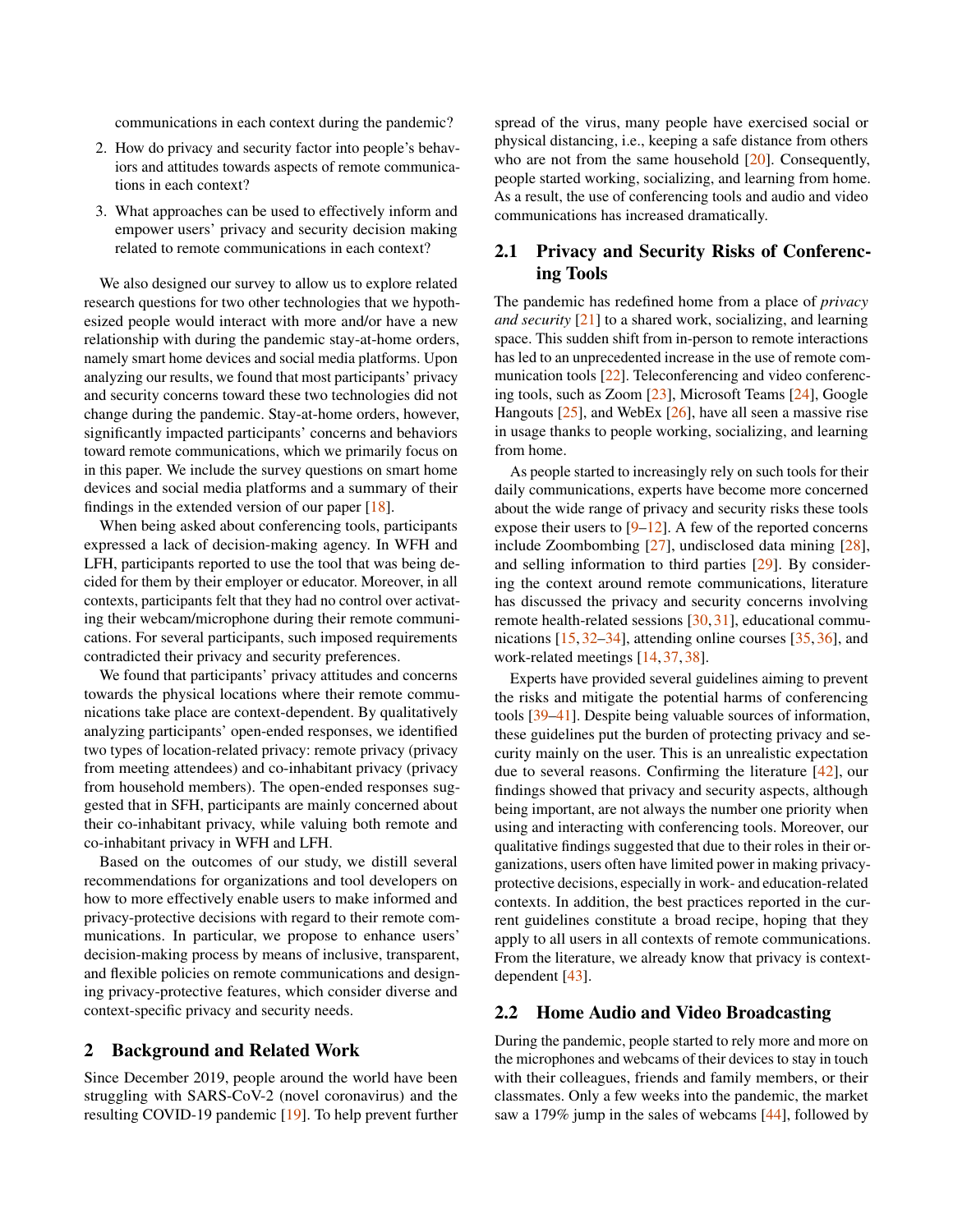a supply shortage [\[45](#page-14-2)[–47\]](#page-14-3).

Privacy and security experts have indicated that webcams and microphones are susceptible to risks and vulnerabilities. Several reports showed how easily hackers take control of users' devices and activate their built-in webcam and microphone by exploiting the device vulnerabilities [\[48–](#page-14-4)[53\]](#page-14-5). During the pandemic, in all contexts of remote communications, users are at an even higher risk of such hacking incidents as they are spending an increased amount of time using their webcams and microphones in different locations of their homes to remotely communicate with others [\[54\]](#page-14-6). Users might not be aware that their webcams and microphones are turned on as the LED indicator lights are not always effective [\[55\]](#page-14-7) or they might have been deactivated by the attacker [\[56,](#page-14-8) [57\]](#page-14-9).

To prevent hacking attacks from happening, experts frequently recommend users to cover their webcams and microphones when they are not being used [\[58,](#page-14-10) [59\]](#page-14-11). During the pandemic, however, users might not be able to diligently exercise this protective approach as many are encouraged or even forced to have their webcams and microphones on all the time. Employers are setting always-on webcam policies to encourage spontaneous chats among employees [\[60\]](#page-14-12) and using surveillance tools to closely monitor the activities of their workforce [\[61,](#page-14-13) [62\]](#page-15-0), in some cases even without users' knowledge [\[63\]](#page-15-1). Saying no to such surveillance is not always easy, especially during the pandemic with the heightened risk of unemployment due to potential retaliations [\[64\]](#page-15-2).

Remote learning is not immune to such commonplace imposed surveillance as well. School-issued devices are not transparent about whether they spy on students by activating their webcams and microphones [\[65\]](#page-15-3). Some schools use proctoring software that enables access to the students' webcams and microphones during the exams [\[66,](#page-15-4) [67\]](#page-15-5). In addition, policies are in place forcing students to have daily audio and video interactions with their peers or teachers [\[68\]](#page-15-6).

The aforementioned privacy-invasive webcam and microphone policies and surveillance practices allude to the ineffectiveness of the blanket and commonly referenced solutions with respect to the rising risks of these technologies. Designing privacy-protective tools and providing usable privacy and security guidelines for users require a deep understanding of users' decisions and behaviors. Our study contributes to the body of literature by providing novel empirical evidence, which highlights the significant impact of the context of remote communications, as well as the living conditions, on attitudes and privacy concerns related to remote communications.

## 3 Methods

We launched an online worldwide survey  $(n = 220)$  on Prolific in May 2020. We initially recruited 230 participants and excluded 10 of them: 3 participants used the open-ended boxes to advertise a product and 7 participants provided other irrelevant responses to open-ended questions. We provide the complete list of survey questions in Appendix [A,](#page-16-0) and we mention the question number in parenthesis (e.g., CQ1) when referring to each survey question in the remainder of this section. The study protocol was approved by our Institutional Review Board (IRB).

## 3.1 Participant Recruitment

We recruited prolific participants who were at least 18 years old. Because of the worldwide impact of the COVID-19 pandemic, we did not restrict our respondents to a specific region and instead, recruited participants from all around the world. The survey took on average 16 minutes to be completed, and we compensated each participant with US\$5.

### 3.2 Survey Procedure

We started the survey by introducing our study to be about "technology use in the home during the Coronavirus (COVID-19) Pandemic." We then asked a few questions to obtain participants' consent to participate in our study (see Appendix [A.1\)](#page-16-1).

We asked questions on three contexts of remote communications: working from home (WFH), socializing from home (SFH), and learning from home (LFH). In the survey, we showed questions related to each context in a separate block. We randomized the order of these blocks to mitigate the potential order bias [\[69\]](#page-15-7). We asked similar questions in the three tested contexts and only changed how we referred to remote communications in each context. Specifically, in the contexts of WFH, SFH, and LFH, we referred to remote communications as "remote work-related meetings," "remote personal meetings with friends and family members," and "remote learning-related meetings," respectively.

### 3.2.1 Context-Specific Questions

To control for participants' familiarity with the contexts of remote communications, at the beginning of each context, we asked participants to specify whether they have experience with remote communications in that context (CQ1). We implemented a logic so that respondents could see the remaining questions of that context only if they reported to have experience with the context in question.

To better understand our participants' timeline for remote communications, we asked questions to capture when they started remote communications and how often they were engaged in remote communications before and during the pandemic (CQ2-4). In each context, we explored participants' attitudes, behaviors, and privacy concerns related to three aspects of remote communications: conferencing tools (CQ5- 10), modes of remote communications (CQ11-14), and locations of remote communications (CQ15-19).

To understand what our participants were most concerned about in their remote communications, at the end of each context, we asked respondents to specify the incidents that happened to themselves or others that they perceived to be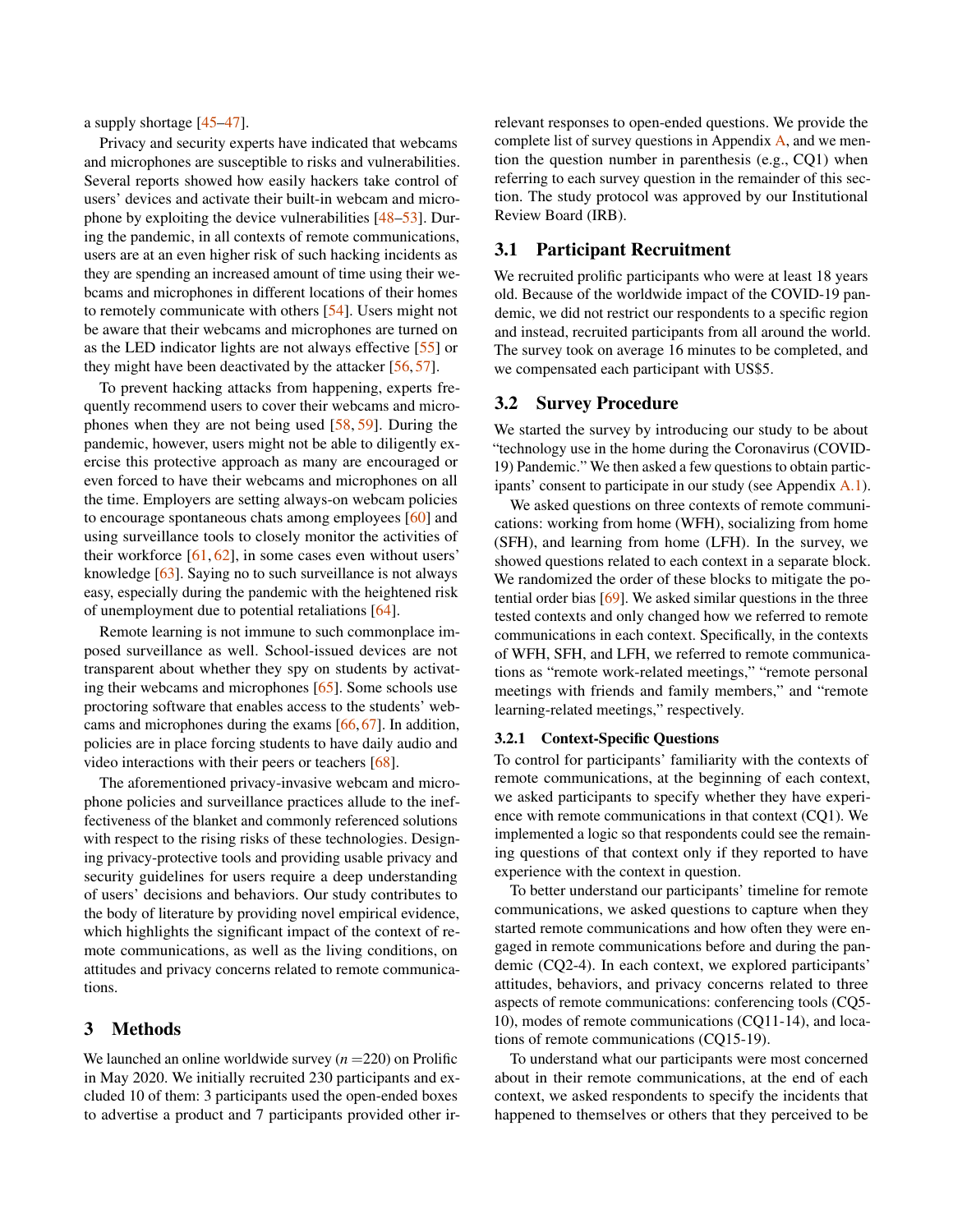concerning or awkward (CQ20-22).

### 3.2.2 Demographics and Home Settings

Finally, we asked questions to understand participants' demographic information, as well as their home settings (DH1-16). We placed the demographic questions at the end of the survey to minimize the possibility of stereotype threat [\[70–](#page-15-8)[72\]](#page-15-9).

## 3.3 Data Analysis

To analyze responses, we conducted qualitative and quantitative analyses.

#### 3.3.1 Qualitative Analysis

The first author was the primary coder, who created the codebook for each open-ended question and kept it updated throughout the coding process. To analyze the data, we applied structural coding [\[73\]](#page-15-10), which is a question-driven qualitative coding approach to categorize the interview data as well as open-ended survey responses [\[74\]](#page-15-11). The codebook consists of main and sub codes. The main codes are created from the topics of interest in the study. For example, we were interested in understanding what factors led participants to use specific conferencing tools during the pandemic. In the codebook, the main code we used to answer this research question was *reasons to use conferencing tools*, which was then divided into 11 sub-codes (e.g., *functionality*) and further divided into 8 sub-sub-codes (e.g., *convenience and accessibility*). After the codebook was created, the first two authors used the codebook to independently code all the open-ended responses. Authors had several meetings to go over the codebook and the coded responses and resolve the conflicts stemming from mismatched understandings of the codebook. After agreeing on the definitions used in the codebook, the first two authors re-coded all the responses. The final codebook consists of 11 main codes, 122 sub-codes, 54 sub-sub-codes, and 4 sub-subsub-codes. For each codebook, the Cohen's Kappa inter-coder agreement was calculated after the second round of coding. The average rate of agreement for all the codebooks was above 0.91, with a minimum of 0.88 and a maximum of 1. Based on the literature, Cohen's Kappa inter-coder agreement of over 0.75 is considered as "excellent" [\[75\]](#page-15-12). We provide the final codebooks in Appendix [B.](#page-18-0)

### 3.3.2 Quantitative Analysis

We fit  $M = 4$  Cumulative Link Mixed Models (CLMMs) with logit as the link function to our collected data in order to explain the dependent variables (DVs) we asked our participants about. In each model, the DV is a categorical variable that can take multiple *ordinal* values, each of which we refer to as a *response category*. For all models, we treated participants' demographic and home setting factors as control variables. We considered Akaike Information Criterion (AIC) as the goodness of fit for the models [\[76\]](#page-15-13). We only report on demographic factors that helped the model fit significantly better than the model without them. It is important to note that we

did not include the interaction terms in the final regression models as they did not improve the model fit. For the  $m<sup>th</sup>$ model,  $m \in \{1, \ldots, M\}$ , we denote the number of possible response categories by  $J_m$ , and we denote the corresponding number of *observations*, i.e., the number of participants that answered the question corresponding to that model, by *Nm*. For the *n*<sup>th</sup> observation,  $n \in \{1, ..., N_m\}$ , we let  $Y_m^n$  denote the observed response category. As per the CLMM definition, for the *m*<sup>th</sup> model,  $m \in \{1, ..., M\}$ , the probability that the *n*<sup>th</sup> observation,  $n \in \{1, \ldots, N_m\}$ , falls in the *j*<sup>th</sup> response category or below,  $j \in \{1, \ldots, J_m - 1\}$ , is modeled as

$$
logit(Pr(Y_m^n \leq j)) = \alpha_{j|j+1} - u_{participant_n} - \sum_{i=1}^{I_m} \beta_{\text{IV}_{m,i}}^n,
$$

where  $\alpha_{j}$ <sub> $j+1$ </sub> denotes the threshold parameter or cut-point between response categories *j* and  $j + 1$ , and  $u_{participant_n}$ *i*.*i*.*d*.  $\mathcal{N}(0, \sigma_u^2)$  denotes the random effect for the participant in the *n*<sup>th</sup> observation. Moreover,  $\{\beta^n_{\text{IV}_{m,i}}\}_{i=1}^{I_m}$  represent model coefficients corresponding to the  $I_m$  different independent variables (IVs) in the *m* th model, each particular to the level that was reported in the  $n^{\text{th}}$  observation.

## 4 Results

We start this section by providing information on participants' demographics and timelines of remote communications. We then present findings on participants' behaviors and decisions related to three aspects of remote communications: conferencing tools, modes of remote communications, and locations of remote communications.

### 4.1 Participants

We recruited 230 participants (reduced to 220 after excluding invalid responses) on Prolific. Our participants were mainly from UK (31%), Poland (15%), and US (14%). 43% of our respondents were female and 57% were male. Most participants did not have a background in Information Technology fields (65%) and were 18-29 years old (62%). We provide details on participants' demographics, home settings, and timelines of remote communications in Appendix [C.](#page-18-1) Except for questions on the consent form (see Appendix  $A(1)$ , none of the survey questions required participants to provide an answer. For each finding, we specify the number of participants that answered the corresponding question.

#### 4.1.1 Frequency of Remote Communications

When asked about the frequency of remote communications before the pandemic, responses suggested that participants had more experience with remote communications in the socializing context than work and learning contexts. During the pandemic, in the contexts of WFH and SFH, most participants (WFH: 150/220, SFH: 208/220) reported that they have been mostly having remote meetings and communications. In the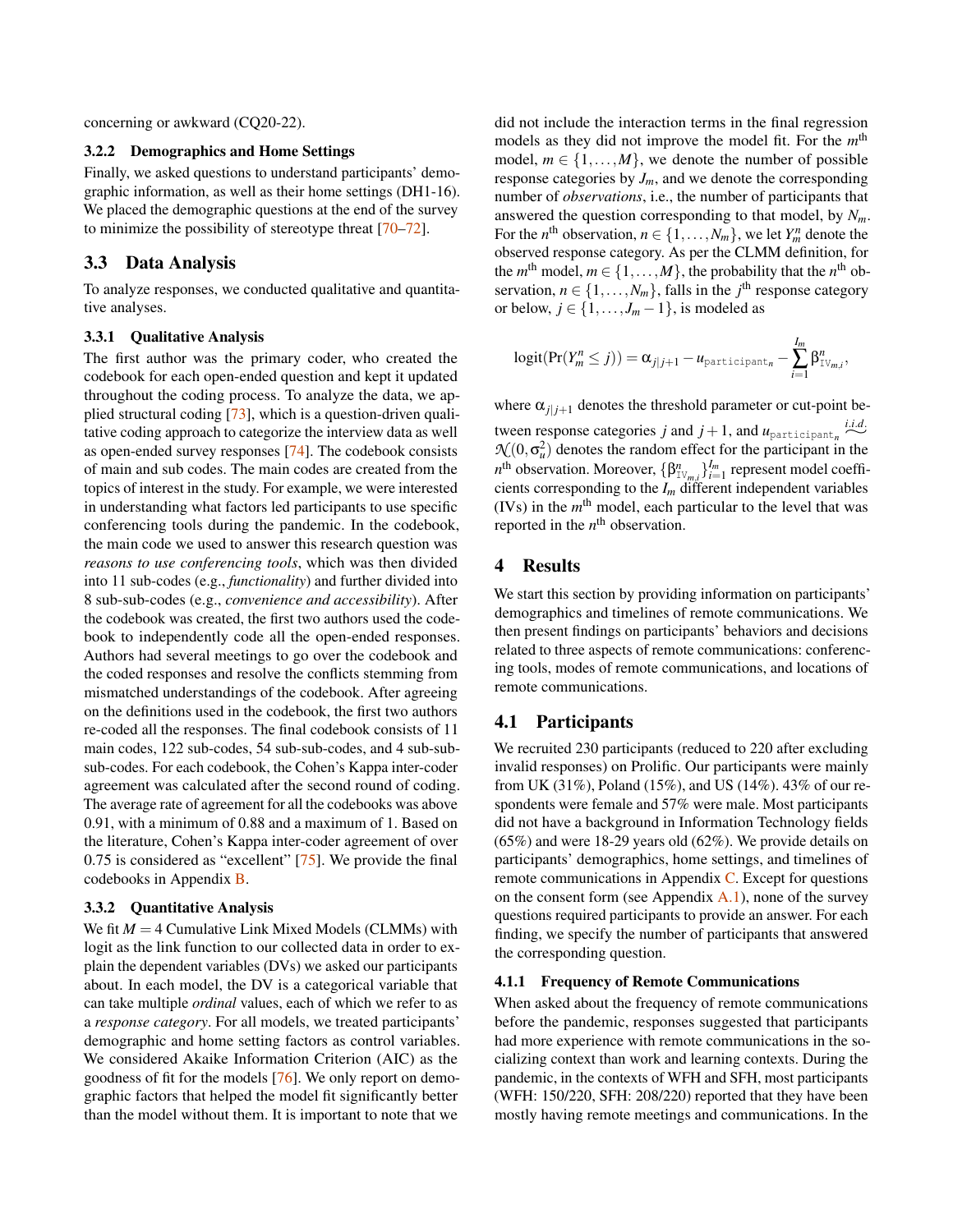<span id="page-4-0"></span>

Figure 1: Usage of conferencing tools (in percentage) in different remote communication contexts reported by participants.

context of LFH, about half of our respondents (LFH: 114/220) reported to be having remote learning-related meetings.

Designing usable and privacy- and security-protective conferencing tools and guidelines in remote communications requires a deep understanding of users' attitudes and concerns towards remote communications. To this end, in our survey, we captured participants' context-specific thought process and decision making toward three aspects of remote communications during the pandemic: conferencing tools, modes of remote communications (webcam/microphone), and locations of remote communications. Without priming participants, we surfaced the role of privacy and security in participants' decision making related to each aspect of remote communications.

## 4.2 Conferencing Tools

In all contexts, Zoom was reported to be used more frequently than other tools (WFH: 35%, SFH: 27%, and LFH: 42%). We found that most participants (59%) were using the same conferencing tool for their WFH and LFH meetings and 35% of participants were using the same application in all three contexts. Figure [1](#page-4-0) shows the fraction of participants who reported using each of the conferencing tools at least once for their remote communications across the three contexts.

In each context, on a five-point Likert scale, we asked participants to specify their level of comfort with the conferencing tool they most frequently use for their remote communications. Across all contexts, most participants (WFH: 87/150, SFH: 161/208, LFH: 75/114) were somewhat or very comfortable when using the conferencing tools for remote communications (see Figure [2\)](#page-4-1). Our regression analysis indicated that the context of remote communications significantly impacts participants' level of comfort (see Table [1\)](#page-5-0). We found that compared to work from home, participants were significantly more comfortable when using tools to communicate with family and friends (estimate  $= 1.43$ , *p*-value  $< 0.05$ ) as well as communicating in the context of learning (estimate  $= 0.88$ , *p*-value  $< 0.05$ ). Participants who reported to be using Google Hangouts were significantly more comfortable (estimate  $= 2.13$ , *p*-value  $< 0.05$ ) with their conferencing tool than those who were using Zoom.

In each context, we explored participants' reasons behind their choice of conferencing tools as well as their comfort and discomfort with the tools. By qualitatively coding their

<span id="page-4-1"></span>

Figure 2: Participants' reported level of comfort with frequently used conferencing tools.

open-ended responses, we surfaced several factors impacting participants' decision making and comfort level toward the use of conferencing tools.

#### <span id="page-4-2"></span>4.2.1 Lack of Autonomy in Decision Making

In the contexts of WFH and LFH, participants frequently (WFH: 70/146, LFH: 64/107) implied that they have no agency over choosing what conferencing tool to use for their meetings. This lack of control was due to the fact that the tool was being selected for participants by their employers or educators, sometimes despite their personal preferences.

In the WFH context, some participants (WFH: 21/70) reported that the required conferencing tool is aligned with privacy and security preferences and requirements of their employers. P16 reported to be using Microsoft Teams for their WFH meetings: "Work requires me to only use this tool. They say this is the most secure one out there." Similarly P177 discussed why their employer asked them to use Microsoft Teams for WFH meetings: "It is the only tool that the company has approved security wise on our network."

In LFH, such imposed decisions contradicted some participants' (LFH: 17/64) personal privacy and security preferences, especially when they were required to use Zoom for their learning-related meetings. P36, who reported to use Zoom for their remote learning-related meetings, said: "That is the tool our teacher has chosen for us. Although security is certainly a problem."

#### 4.2.2 Usability and Features

In all three contexts, the provided features and the usability of the tool were the second most frequently mentioned reasons to use the tool (WFH: 41/146, SFH: 92/204, LFH: 21/107) and the most commonly reported factors to make participants comfortable when using the conferencing tool (WFH: 75/111, SFH: 84/154, LFH: 42/70). P9, who frequently uses Microsoft Teams for their work meetings, said: "I can clearly see every file that's been attached to our meetings, I can easily contact with others and the quality of voice and video is just perfect." Unlike SFH, one of the most desirable features in the contexts of WFH and LFH was the ability of the tool to function properly with large groups. P102, who was using Zoom for their work meetings, said: "It supports a bigger number of people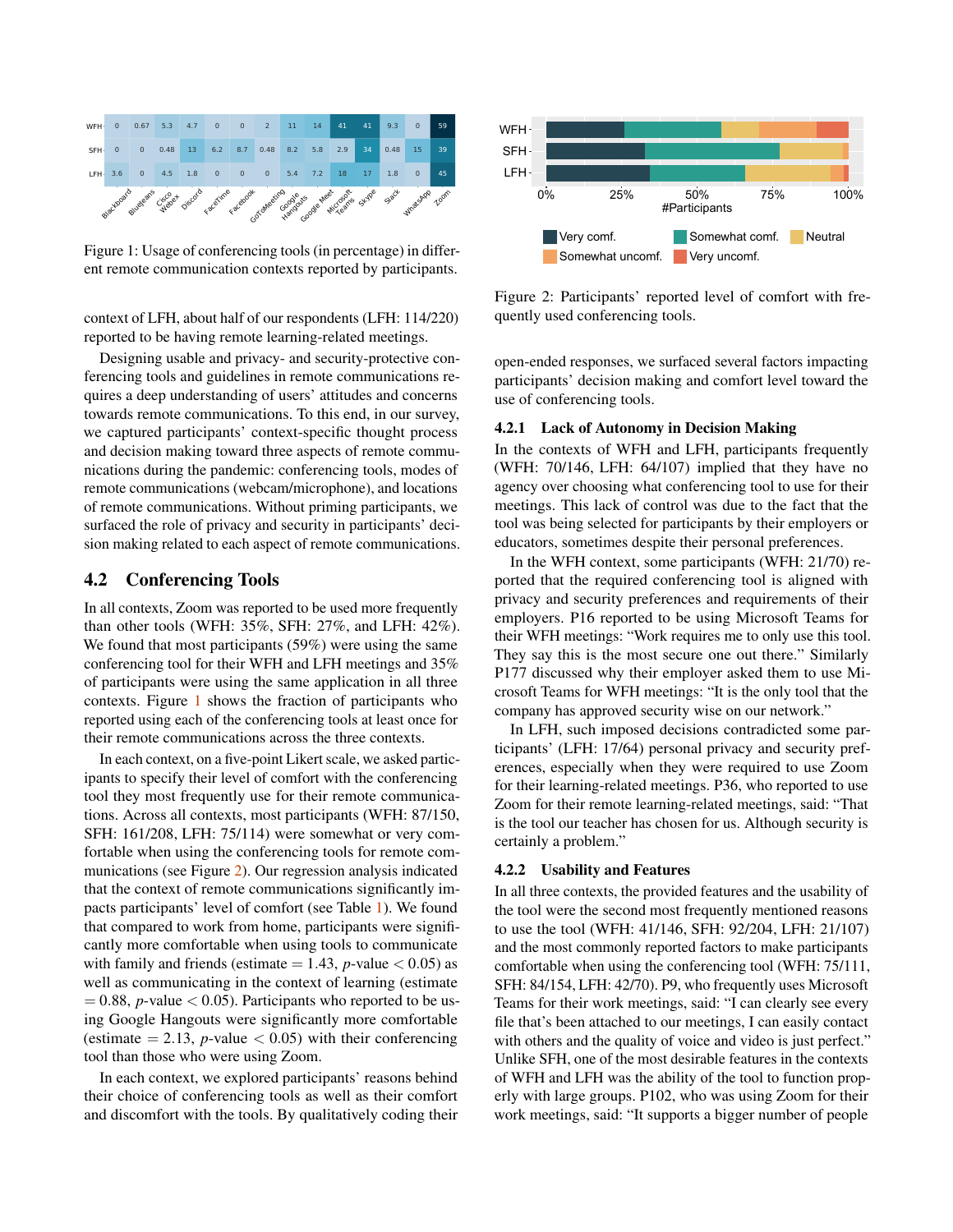<span id="page-5-0"></span>

| <b>Model No. and AIC</b>                                                                                                                                                                                                                                                                                                                                                                                                                                                                                                                                                                                                                                                                                                                                                                                                                                                                                                       | <b>Dependent Variable</b>                                                                                                                             | <b>Independent Variable</b> | Levels          | <b>Estimate</b> | <b>Odds Ratio</b> | Std. Err. | $p$ -value    |  |  |
|--------------------------------------------------------------------------------------------------------------------------------------------------------------------------------------------------------------------------------------------------------------------------------------------------------------------------------------------------------------------------------------------------------------------------------------------------------------------------------------------------------------------------------------------------------------------------------------------------------------------------------------------------------------------------------------------------------------------------------------------------------------------------------------------------------------------------------------------------------------------------------------------------------------------------------|-------------------------------------------------------------------------------------------------------------------------------------------------------|-----------------------------|-----------------|-----------------|-------------------|-----------|---------------|--|--|
|                                                                                                                                                                                                                                                                                                                                                                                                                                                                                                                                                                                                                                                                                                                                                                                                                                                                                                                                |                                                                                                                                                       |                             | <b>SFH</b>      | 1.43            | 4.18              | 0.56      | $*$           |  |  |
|                                                                                                                                                                                                                                                                                                                                                                                                                                                                                                                                                                                                                                                                                                                                                                                                                                                                                                                                |                                                                                                                                                       |                             | <b>LFH</b>      | 0.88            | 2.41              | 0.44      | $\ast$        |  |  |
|                                                                                                                                                                                                                                                                                                                                                                                                                                                                                                                                                                                                                                                                                                                                                                                                                                                                                                                                |                                                                                                                                                       |                             | Google Hangouts | 2.13            | 8.41              | 0.81      | $\ast$        |  |  |
| Context (baseline=WFH)<br>Google Meet<br>1.79<br>$1 (AIC = 271.58)$<br>Tool comfort level<br>Tool (baseline=Zoom)<br><b>Microsoft Teams</b><br>0.98<br>Skype<br>0.80<br>#Adults<br>$\{1, 2, \}$<br>$-1.03$<br><b>SFH</b><br>1.53<br>Context (baseline=WFH)<br>LFH<br>Microphone usage<br>$-1.61$<br>$2 (AIC = 266.71)$<br>$\{0, 1, 2, \dots\}$<br>1.29<br>#Children (7-13)<br><b>SFH</b><br>1.66<br>Context (baseline=WFH)<br>LFH<br>$-1.49$<br>30-49<br>Webcam usage<br>0.98<br>$3 (AIC = 322.47)$<br>Age (baseline= $18-29$ )<br>50-64<br>2.71<br>$\{0,1,2,\}$<br>0.31<br>#Rooms<br><b>SFH</b><br>1.62<br>Context (baseline=WFH)<br><b>LFH</b><br>0.66<br>Dining room<br>$-0.59$<br>Kitchen<br>$-0.63$<br>Location (baseline=Bedroom)<br>Location comfort level<br>$4 (AIC = 349.44)$<br>Living room<br>$-1.10$<br>Work room<br>$-0.38$<br>$\{1,2,\dots\}$<br>$-0.56$<br>#Adults<br>Gender (baseline=Female)<br>Male<br>1.04 |                                                                                                                                                       | 5.99                        | 0.76            | 0.30            |                   |           |               |  |  |
|                                                                                                                                                                                                                                                                                                                                                                                                                                                                                                                                                                                                                                                                                                                                                                                                                                                                                                                                | 2.66<br>2.23<br>0.36<br>4.61<br>0.20<br>3.63<br>5.26<br>0.22<br>2.66<br>15.03<br>1.36<br>5.05<br>1.93<br>0.55<br>0.53<br>0.33<br>0.68<br>0.57<br>2.83 | 0.76                        | 0.20            |                 |                   |           |               |  |  |
|                                                                                                                                                                                                                                                                                                                                                                                                                                                                                                                                                                                                                                                                                                                                                                                                                                                                                                                                |                                                                                                                                                       | 0.74                        | 0.27            |                 |                   |           |               |  |  |
|                                                                                                                                                                                                                                                                                                                                                                                                                                                                                                                                                                                                                                                                                                                                                                                                                                                                                                                                |                                                                                                                                                       |                             |                 |                 |                   | 0.52      | $\frac{1}{2}$ |  |  |
|                                                                                                                                                                                                                                                                                                                                                                                                                                                                                                                                                                                                                                                                                                                                                                                                                                                                                                                                |                                                                                                                                                       |                             |                 |                 |                   | 0.39      | ***           |  |  |
|                                                                                                                                                                                                                                                                                                                                                                                                                                                                                                                                                                                                                                                                                                                                                                                                                                                                                                                                |                                                                                                                                                       |                             |                 |                 |                   | 0.33      | ***           |  |  |
|                                                                                                                                                                                                                                                                                                                                                                                                                                                                                                                                                                                                                                                                                                                                                                                                                                                                                                                                |                                                                                                                                                       |                             |                 |                 |                   | 0.44      | **            |  |  |
|                                                                                                                                                                                                                                                                                                                                                                                                                                                                                                                                                                                                                                                                                                                                                                                                                                                                                                                                |                                                                                                                                                       |                             |                 |                 |                   | 0.34      | ***           |  |  |
|                                                                                                                                                                                                                                                                                                                                                                                                                                                                                                                                                                                                                                                                                                                                                                                                                                                                                                                                |                                                                                                                                                       |                             |                 |                 |                   | 0.34      | ***           |  |  |
|                                                                                                                                                                                                                                                                                                                                                                                                                                                                                                                                                                                                                                                                                                                                                                                                                                                                                                                                |                                                                                                                                                       |                             |                 |                 |                   | 0.46      | $\frac{1}{2}$ |  |  |
|                                                                                                                                                                                                                                                                                                                                                                                                                                                                                                                                                                                                                                                                                                                                                                                                                                                                                                                                | <i>Note:</i> $* p < 0.05$ $* p < 0.01$ $* p < 0.001$                                                                                                  | 2.05                        | 0.19            |                 |                   |           |               |  |  |
|                                                                                                                                                                                                                                                                                                                                                                                                                                                                                                                                                                                                                                                                                                                                                                                                                                                                                                                                |                                                                                                                                                       |                             | 0.14            | $*$             |                   |           |               |  |  |
|                                                                                                                                                                                                                                                                                                                                                                                                                                                                                                                                                                                                                                                                                                                                                                                                                                                                                                                                |                                                                                                                                                       |                             |                 |                 |                   | 0.42      | ***           |  |  |
|                                                                                                                                                                                                                                                                                                                                                                                                                                                                                                                                                                                                                                                                                                                                                                                                                                                                                                                                |                                                                                                                                                       |                             |                 |                 |                   | 0.36      | 0.06          |  |  |
|                                                                                                                                                                                                                                                                                                                                                                                                                                                                                                                                                                                                                                                                                                                                                                                                                                                                                                                                |                                                                                                                                                       |                             |                 |                 |                   | 0.46      | 0.44          |  |  |
|                                                                                                                                                                                                                                                                                                                                                                                                                                                                                                                                                                                                                                                                                                                                                                                                                                                                                                                                |                                                                                                                                                       |                             |                 |                 |                   | 0.39      | 0.52          |  |  |
|                                                                                                                                                                                                                                                                                                                                                                                                                                                                                                                                                                                                                                                                                                                                                                                                                                                                                                                                |                                                                                                                                                       |                             |                 |                 |                   | 0.45      | $\ast$        |  |  |
|                                                                                                                                                                                                                                                                                                                                                                                                                                                                                                                                                                                                                                                                                                                                                                                                                                                                                                                                |                                                                                                                                                       |                             |                 |                 |                   | 0.54      | 0.56          |  |  |
|                                                                                                                                                                                                                                                                                                                                                                                                                                                                                                                                                                                                                                                                                                                                                                                                                                                                                                                                |                                                                                                                                                       |                             |                 |                 |                   | 0.28      |               |  |  |
|                                                                                                                                                                                                                                                                                                                                                                                                                                                                                                                                                                                                                                                                                                                                                                                                                                                                                                                                |                                                                                                                                                       |                             |                 |                 |                   | 0.42      | $\ast$        |  |  |
|                                                                                                                                                                                                                                                                                                                                                                                                                                                                                                                                                                                                                                                                                                                                                                                                                                                                                                                                |                                                                                                                                                       |                             |                 |                 |                   |           |               |  |  |

Table 1: Regression results of the CLMMs we built to explain participants' attitudes and concerns toward various remote communication aspects. A positive estimate of a level of an independent variable implies inclination toward an increase in the dependent variable and vice versa.

to be in a call better than the other ones."

In the WFH and LFH contexts, almost all participants (WFH: 40/41, LFH: 19/21) who mentioned using a conferencing tool based on its convenience and usability, reported to personally benefit the most from these attributes in their remote communications. P194 reported to be using Microsoft Teams for their WFH meetings: "Microsoft Teams allows me to stay connected more easily."

Unlike WFH and LFH, in SFH, several participants reported to use a conferencing tool mainly due to its perceived ease of use and convenience for others on the call (e.g., family members or friends), especially those with limited familiarity with technology. P90, who was most frequently using Skype to communicate with family members, said: "Parents are not confident with tech, Skype was the easiest for them to set up."

Some participants (WFH: 11/146, SFH: 9/204, LFH: 14/107) discussed giving up their privacy and security due to the tools' provided features and convenience. Almost all participants who mentioned such trade-offs reported to be using Zoom for their remote communications. In the context of WFH, P176 said: "Zoom offers the best features and is easy to use. Although security is certainly a problem." Users' tradeoff between privacy and security and provided convenience is a known behavior in the literature [\[42,](#page-13-20) [77,](#page-15-14) [78\]](#page-15-15).

#### 4.2.3 Familiarity with the Tool

The most mentioned reason in deciding what conferencing tool to use to communicate with friends and family members was how familiar the tool was to participants themselves and also others on the call (SFH: 94/204). P54 reported to use WhatsApp for their SFH meetings to accommodate their family members: "It's the one my family have already installed on their phones and know how to use." Familiarity with the tool was the third most frequently mentioned reason in the contexts of WFH and LFH (WFH: 29/146, LFH: 15/107). P84 reported to use Skype more frequently than other tools: "The people I am calling with use Skype more than anything. I would rather use Zoom instead." Familiarity was also the second most commonly mentioned contributor to participants' comfort with conferencing tools (WFH: 22/111, SFH: 48/154, LFH: 15/70). P12 reported why they are comfortable with using Skype for their SFH meetings: "I have been using Skype since I was a teenager, so I'm used to it and that makes me more comfortable when I'm talking to friends and family."

Unlike WFH and LFH, in SFH 33% of participants, who reported to value the familiarity with the tool the most, implied that such familiarity partially stemmed from using the tool in contexts other than socializing (e.g., work, learning). P10 reported to use Microsoft Teams for their SFH meetings: "My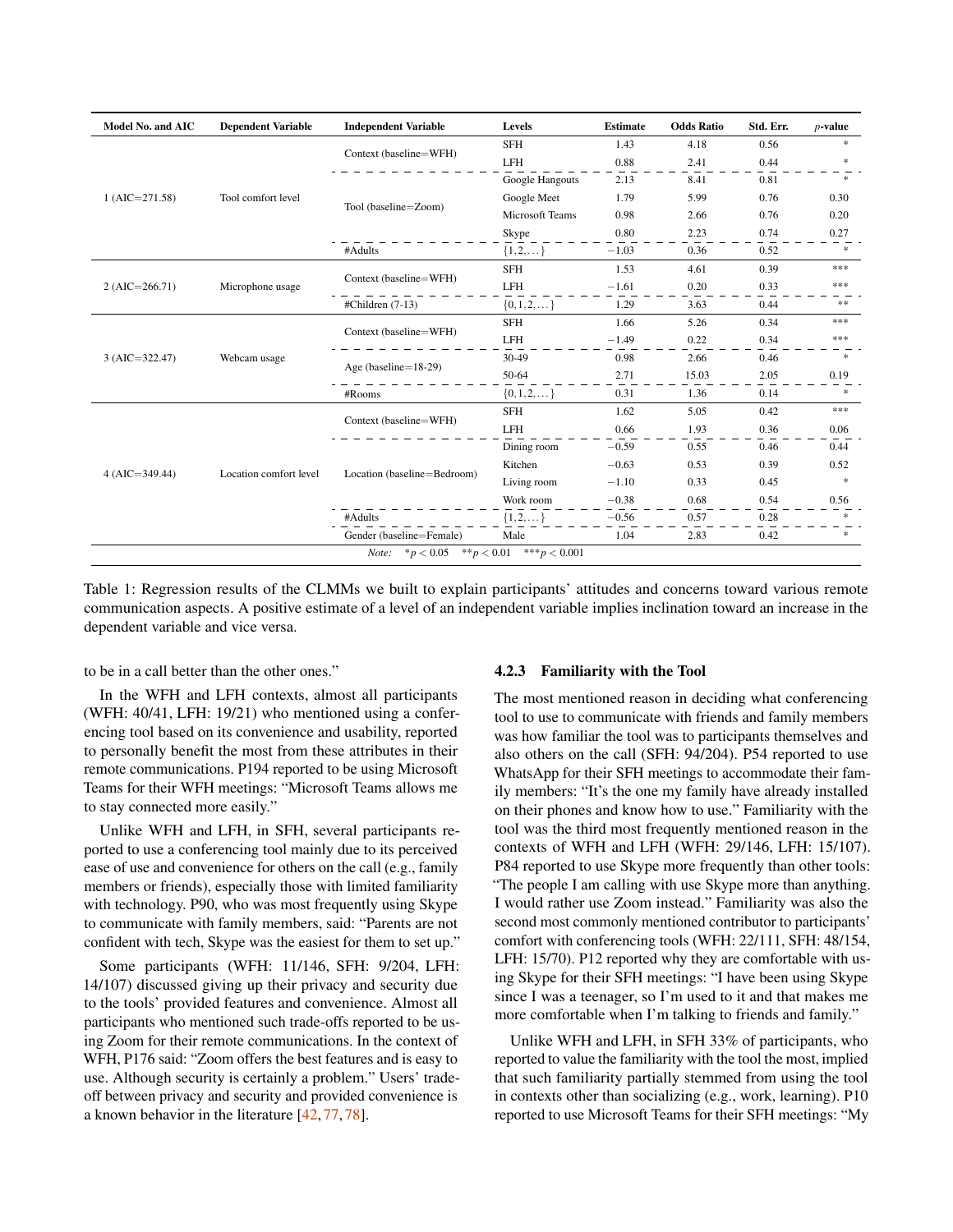school uses the same platform and it's easier to be on only one platform at the same time."

Participants' open-ended responses implied how familiarity with the tool impacted their privacy and security concerns. A few participants (WFH: 9/29, SFH: 17/94, LFH: 6/15) perceived a sense of safety when using the tool due to their prolonged experience with the tool. P30, who used Discord for their personal meetings, said: "I know it is very safe and reliable because I've been using it for the past 3 years." This finding confirms the role of familiarity with technology in reducing risk perception [\[79\]](#page-15-16). Besides, a few participants associated their privacy concerns with their familiarity with the tool. P70 discussed why they only use Discord for their SFH meetings: "I already had account on it and also I am not comfortable sharing my info with more companies."

### <span id="page-6-0"></span>4.2.4 Privacy and Security Factors

In all three contexts, the perceived privacy and security of the tool were the third most commonly mentioned factors in making participants comfortable when using the tool for their remote meetings (WFH: 22/111, SFH: 20/154, LFH: 11/70). In WFH, Microsoft Teams and in SFH and LFH, Zoom were most frequently praised for their privacy and security practices.

When discussing their comfort with conferencing tools, some participants did not mention a specific privacy or security practice that made them comfortable when using the tool and instead said: "It is secure," "It feels like a safe app," or "I have no privacy concerns." We qualitatively coded the openended responses and identified several privacy and security best practices and perceptions that were frequently reported across all contexts:

- *Information being encrypted (7)*: WhatsApp:3, Zoom:4
- *Trusted brand (6)*: Microsoft Teams:2, Google Meet:1, Zoom:2, Cisco:1
- *No reported risk on media (6)*: Microsoft Teams:3, Cisco:1, WhatsApp:1, Discord:1
- *Protection from unauthorized access (5)*: Microsoft Teams:2, Google Meet:2, WhatsApp:1
- *Ability to set password for meetings (2)*: Zoom:2
- *No information being stored (1)*: Google Meet:1

Although most participants were comfortable with using the tools for their remote communications, some participants reported being somewhat or very uncomfortable (WFH: 17/150, SFH: 16/208, LFH: 7/114). Privacy and security were frequently mentioned as the reasons for participants' discomfort when using the tools (WFH: 8/17, SFH: 5/16, LFH: 3/7). Below is the list of privacy and security practices and beliefs that made participants uncomfortable when using the conferencing tool:

• *Risks and vulnerabilities reported by the media (7):* Zoom:7

- *Personal space being exposed in the meeting (4):* Zoom:3, Google Meet:1
- *Data being sold to third parties (2):* Zoom:2
- *Amount of information being collected (2):* Google Duo:1, Skype:1

We asked participants to specify how they manage their reported discomfort with the conferencing tools. In WFH and LFH, participants reported to address their concerns and discomfort by sharing less with other meeting attendees (WFH: 6/17, LFH: 2/7). Limiting the exposure was both in terms of restricting the content that is being shared, as well as modifying the configuration of their tool or the camera on their computer to limit the exposure. P4 limited the content they shared in the meeting and said: "I try not to say anything that could be used badly."

Unlike WFH and LFH, The most commonly mentioned mitigation approach in SFH was limiting or avoiding the use of the tool (SFH: 9/16). P188, who reported using Google Hangouts, said: "I will uninstall it as soon as it is no longer needed."

Some participants reported to take no action when being uncomfortable when using the tools (WFH: 4/17, SFH: 5/16, LFH: 1/7), mainly due to not being in charge of selecting the tools, not knowing what privacy and security controls the tool offers, or believing they have nothing to hide. P50 discussed why they do not take any action to address their privacy concerns with Google Duo: "Lots of other people use it too, nothing likely concerning will happen about what information the app ... collected on me."

## 4.3 Modes of Remote Communications

In all contexts, participants reported to activate their microphones significantly more frequently ( $p$ -value  $< 0.001$ ) than their webcams when having remote communications (see Figures [3](#page-7-0) and [4\)](#page-7-1). Our CLMM results showed that compared to WFH, participants turned on their webcams (estimate  $= 1.66$ ,  $p$ -value  $< 0.001$ ) and microphones (estimate  $= 1.53$ ,  $p$ -value  $< 0.001$ ) significantly more often when having remote personal meetings with friends and family members, and significantly less often (webcam usage: estimate  $= -1.49$ , *p*value < 0.001; microphone usage: estimate = −1.61, *p*-value < 0.001) when having remote learning-related meetings (see Table [1\)](#page-5-0).

#### 4.3.1 Microphone/Webcam Misuse

Accidental exposures of audio and video can lead to privacy violations. When asking participants about awkward incidents that had happened to them or others, across all contexts, the misuse of microphone and webcam was mentioned in almost all reported incidents (WFH: 29/34, SFH: 17/18, LFH: 8/10). In these incidents, the microphone and/or webcam were capturing unintended footage of a meeting attendee without their awareness and in some cases, without the awareness of the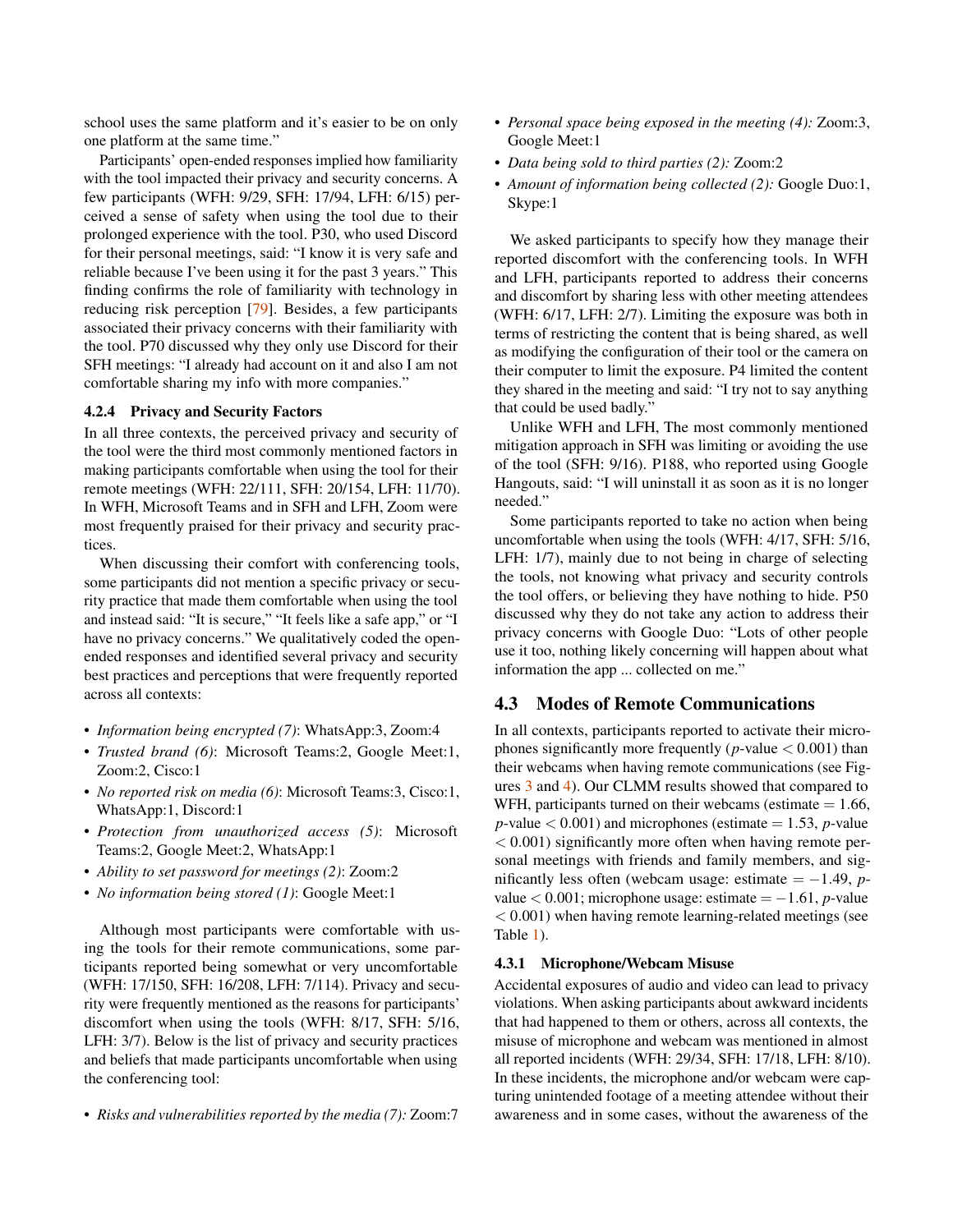<span id="page-7-0"></span>

Figure 3: Reported frequency of using webcam.

household members. For example, in WFH, P194 mentioned an incident involving the microphone: "A member of management did not remember to mute himself while he answered his personal phone on speaker with what sounded to be a lawyer." P185 reported a similar incident in LFH that involved the misuse of webcam in the meeting: "Someone in a classroom stood up naked on the Zoom call and I guess he didn't know until it was too late."

In order to raise users' risk awareness and prevent such incidents from happening, we need to understand the underlying reasons for participants' preferences towards different modes of remote communications. We asked participants how they decide to turn on their webcam and microphone when having remote communications.

#### <span id="page-7-2"></span>4.3.2 Agency over Decision Making

Participants' reasons to activate their microphone/webcam in WFH and LFH meetings implied their lack of agency over sharing their audio/video in their remote communications. In these contexts, respondents reported that they were explicitly expected to activate their microphone/webcam as a direct request by their employer or educator (WFH-Webcam: 73/101, LFH-Webcam: 66/94, WFH-Microphone: 77/127, LFH-Microphone: 59/97). Psychology literature refers to this type of behavior as *obedience*, i.e., a form of social influence where group members change their behaviors and attitudes due to a direct request or command from an authority figure [\[80\]](#page-15-17). P101, who reported to always turn on the webcam in their remote work-related meetings, said: "There isn't a choice in terms of my manager requesting a meeting face to face." For some participants, such imposed requests contradicted their personal preferences. P75 discussed their lack of desire to activate their webcam in work-related meetings: "If the manager asks me to turn on the video, I have to do it, but I personally prefer to maintain it switched off at all times."

In LFH, several participants reported being required to have their webcam and microphone on when taking exams (LFH-Webcam: 19/66, LFH-Microphone: 23/97). P43 discussed how they decide on when to activate their webcam during learning-related communications: "It depends if I'm explicitly asked by the professor to turn it on (For example when I have an 'oral exam' since written exams are now hard to do

<span id="page-7-1"></span>

Figure 4: Reported frequency of using microphone.

remotely)."

Although no participant reported to be explicitly requested by others to activate their microphone/webcam in SFH meetings, our qualitative analysis found the implicit expectation to be the main factor in participants' microphone/webcam usage. Most participants perceived lack of control over the use of microphone/webcam and reported that they are naturally expected to turn on their microphone/webcam when talking to their family and friends (SFH-Webcam: 134/208, SFH-Microphone: 166/208). P183 reported: "I always turn the webcam on during personal meetings with friends and family because I think it is what they expect and it would be rude not to."

Across all contexts, participants frequently mentioned that they would make the decision to activate their microphone/webcam based on other meeting attendees' behaviors (WFH-Webcam: 58/150, SFH-Webcam: 22/208, LFH-Webcam: 27/114, WFH-Microphone: 43/150, SFH-Microphone: 18/208, LFH-Microphone: 26/114). In LFH, P185 reported to sometimes turn on their webcam: "If other students have their cameras on I am more likely to turn mine on. But if nobody has theirs on, I will probably not turn on my camera." This type of social influence is called *informational conformity* [\[81\]](#page-15-18), which serves as a cognitive repair [\[82\]](#page-15-19) and happens when group members follow others' behaviors and directions as they are unsure about the appropriate behavior [\[83\]](#page-15-20). In several cases, participants reported to comply with the crowd despite holding a different preference. P43 reported to rarely turn on their webcam in work-related meetings: "Depending on the other person/people, and they always prefer to have a video. I personally find it a bit stressful, but don't mind it too much."

In SFH, some participants (SFH: 27/208) reported to jointly decide on the expectations around the use of microphone and webcam mostly prior to their personal meetings. P134 reported: "When we decide to meet, we choose video or none in the meeting invite." A few participants discussed the importance of joint decision making in accommodating meeting attendees' preferences. P160 reported to frequently turn on their webcam when meeting their friends: "If I miss seeing her face, we will plan a video call. We plan them because she has anxiety which I definitely want to accommodate for as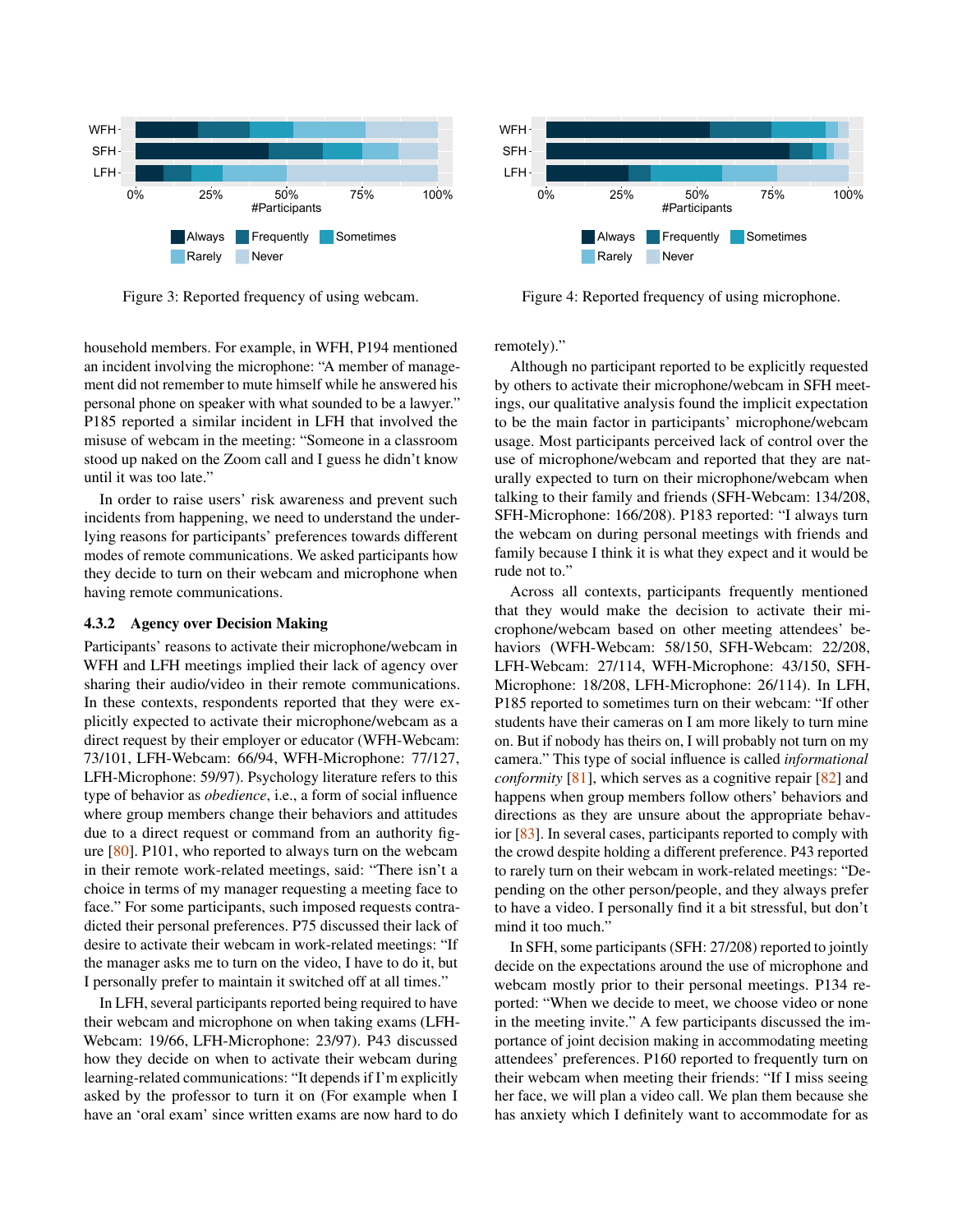best [as I] can."

#### 4.3.3 Attitudes over the Modes of Communication

Our participants shared diverse sentiments over activating their webcam/microphone in remote communications. In SFH, no participant suggested being uncomfortable with their lack of autonomy over webcam/microphone in their personal meetings. P117 discussed why they feel comfortable to always have their webcam on when meeting family and friends: "My family expect me to have video on, but I don't mind as I feel comfortable with people who really know me and accept me for who I am. I guess it's a gut feeling, if I don't feel anxious in their company in real life face to face, I would feel comfortable on a screen."

Unlike SFH, several participants (WFH: 21/101, LFH: 13/94) in WFH and LFH expressed negative attitudes toward having their webcam on. P80, who reported to activate their webcam at their employer's request, said: "I don't think video is necessary for the outcome of the meeting. It would be odd seeing colleagues in their home environment." P84 discussed why they do not feel comfortable with having webcam on in their LFH meetings: "I do not want to be seen by people I have never met, so I do not turn it on, unless I am being asked by the teacher." On the contrary, some participants (WFH: 16/101, LFH: 8/94) shared positive sentiments and supported having the webcam on during WFH and LFH meetings. P151, who reported to always turn on their webcam in WFH meetings, said: "I always turn it on as I feel face to face conversations with people create a better environment, and a higher level of honesty. I have campaigned for a policy in work to make video compulsory, and it has been taken up." P43 discussed why they preferred to have their webcam on in LFH meetings: "It is 'nice' and more productive during the Q&A meetings to have webcam on and discuss about issues/doubts about a particular project." For the method in the seate of the seate of the method with  $\frac{1}{2}$  and  $\frac{1}{2}$  and  $\frac{1}{2}$  and  $\frac{1}{2}$  and  $\frac{1}{2}$  and  $\frac{1}{2}$  and  $\frac{1}{2}$  and  $\frac{1}{2}$  and  $\frac{1}{2}$  and  $\frac{1}{2}$  and  $\frac{1}{2}$  and  $\frac{1}{2$ 

### 4.4 Locations of Remote Communications

We asked participants to specify which part(s) of their homes they most frequently use for their remote meetings. Across the three contexts, participants' bedroom (WFH: 56/150, SFH: 83/208, LFH: 49/114), living room (WFH: 32/150, SFH: 75/208, LFH: 25/114), and study or workroom (WFH: 38/150, SFH: 19/208, LFH: 21/114) were reported to be used more often than other locations. Despite being rare, a few participants reported using their bathrooms for their remote meetings (WFH: 3/150, SFH: 10/208, LFH: 1/114). Figure [5](#page-8-0) shows the fraction of participants that reported to use each of the locations in their home at least once for their remote communications across the three contexts.

In all contexts, most participants (WFH: 123/150, SFH: 178/208, LFH: 91/114) were comfortable with the locations of their meetings (see Figure  $\overline{6}$ ) while having significant differences across the contexts. The regression analysis showed

<span id="page-8-0"></span>

Figure 5: Usage of home locations (in percentage) reported by participants who engaged in remote communication contexts.

<span id="page-8-1"></span>

Figure 6: Participants' reported comfort level with frequentlyused meeting locations.

comfortable when using any given location for their remote personal meetings (estimate  $= 1.62$ , *p*-value  $< 0.001$ ).

## <span id="page-8-2"></span>4.4.1 Remote Privacy vs. Co-Inhabitant Privacy

In all three contexts, several participants reported to select a meeting location which they perceived to be the most private in their homes. Especially, in WFH, having privacy was the most frequently mentioned reason as to why a location is used for work meetings (WFH: 42/147). In the contexts of LFH and SFH, privacy was the second and third most common reason for participants' location-related decision making, respectively (LFH: 24/114, SFH: 35/208). Moreover, we found privacy and sense of safety to be frequently reported (WFH: 42/123, SFH: 68/178, LFH: 24/91) as participants' reasons to be comfortable with their meeting locations.

By qualitatively analyzing participants' open-ended responses, we identified two types of privacy: remote privacy and co-inhabitant privacy. Remote privacy refers to having privacy from other meeting attendees, while co-inhabitant privacy refers to having privacy from other household members. The types of privacy that were mentioned by participants varied among different contexts of remote communications.

In SFH, participants reported to have no concern over remote privacy as they felt comfortable with other meeting attendees (e.g., friends, family members) viewing their personal space. For example, P32 reported why they feel comfortable holding their personal meetings in the living room: "It's my living room, it's organized and everyone I talk to already knows it."

Almost all participants who considered privacy when se-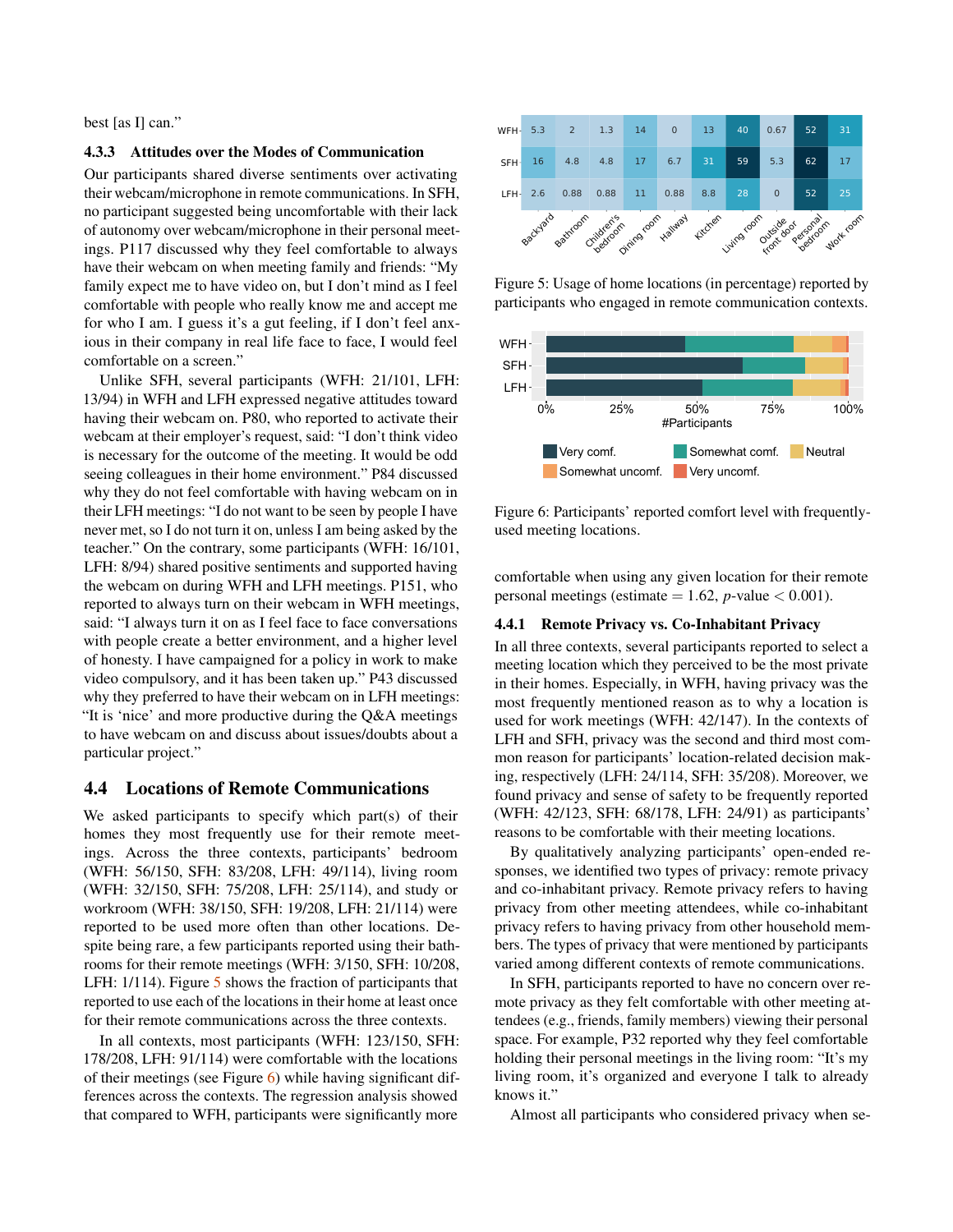lecting their SFH meeting locations reported to be concerned with their co-inhabitant privacy. These participants reported to choose their meeting locations to be a personal space in their home where they are not being disturbed or interrupted by others during their remote meetings. Participants' personal space was mostly reported to be their bedroom. A few participants reported to have co-inhabitant privacy in other locations, including living room, kitchen, and workroom. P185 reported to use their bedroom for SFH meetings: "I feel the most comfortable in my own bedroom and I know that it will be a private space and that the least amount of interruptions will happen in my bedroom compared to other areas of the house." P25 reported why they were using the living room for personal meetings: "It is separated from the room in which my housemate works and so less likely that he will overhear."

Unlike SFH, in the contexts of WFH and LFH, participants' perception of privacy was more diverse. Some participants (WFH: 19/42, LFH: 15/24) reported to prefer having co-inhabitant privacy by detaching their meeting locations from other household members. P47 discussed why they decided to use their bedroom for remote work-related meetings: "I prefer using mostly my bedroom for most of my online work/meetings as I don't like others hearing me talk, I like to have a little bit of 'privacy'." P43 reported using their bedroom to preserve their co-inhabitant privacy: "I like to have my own little space, a bit of privacy from the rest of family and less distractions around so I can focus on the course." On the other hand, some participants were uncomfortable about others on the call seeing their personal space. These participants reported to desire having remote privacy by selecting a less personal location that provides a "neutral" or "professional" background with fewer details about their personal life. P195 talked about having privacy when holding their work meetings in the study or workroom: "I don't have anything private there that I would be unprofessional if I had to share my webcam with others." P122 discussed why they were using the kitchen for remote learning meetings: "This is the least personal place in the house to have such meetings."

Open-ended responses revealed potential conflicts between remote privacy and co-inhabitant privacy. In all contexts, participants who valued their co-inhabitant privacy frequently reported to be using their personal bedroom to have privacy from their household members. At the same time, participants in WFH and LFH perceived their personal bedrooms to be intimate and, therefore, not appropriate to preserve their remote privacy. We found similar tensions with regard to using living room for remote communications. Some participants chose to hold their remote meetings in the living room to have remote privacy, although having less co-inhabitant privacy due to the interruptions by household members.

#### 4.4.2 Room Convenience and Equipment

Similar to participants' attitudes toward conferencing tools, convenience and comfort were frequently mentioned as

the deciding factor when selecting a meeting location (WFH: 26/147, SFH: 65/208, LFH: 24/114). Especially, in the context of SFH, participants reported that the convenience of the location is the most important reason when choosing the room for their remote personal meetings. P80 discussed why they use the living room for their personal meetings: "This is the location of relaxation and the area where my husband and I can sit comfortably and talk to friends and family."

Another commonly mentioned reason behind participants' choice of meeting location in all three contexts was the presence of equipment that was needed for remote communications, including computer, desk, and books (WFH: 42/147, SFH: 41/208, LFH: 37/114). For participants in the context of LFH, the room equipment was the main factor in deciding what room to use for their learning meetings. P75, who reported to use their bedroom for LFH meetings, said: "This is the location where I have my desk and my PC in."

#### 4.4.3 Discomfort with Meeting Locations

Although most participants were comfortable with their selected meeting locations, some respondents reported to be somewhat or very uncomfortable (WFH: 9/150, SFH: 4/208, LFH: 3/114). Across all contexts, the main factor participants mentioned that made them uncomfortable with a location was the perceived invasion of remote/co-inhabitant privacy when holding meetings there (WFH: 4/9, SFH: 1/4, LFH: 2/3). In the LFH context, P115 reported that they are uncomfortable with using their bedroom for remote learning-related meetings: "It is hard to get comfortable in the bedroom as it feels like a private area to invite people in to." P4 discussed their discomfort with using the living room for their remote work meetings: "I could be overheard and am not comfortable with the webcam being on as it intrudes on my privacy."

The open-ended responses indicated that only participants in the WFH context took steps to mitigate their discomfort with the location of their meetings, while in the contexts of SFH and LFH, participants reported to take no action when being uncomfortable with their remote meeting locations. The primary approach participants mentioned to take in the context of WFH was to limit the information exposure, either to other meeting attendees or their household members (WFH: 3/9). P38, who reported to mainly use their living room for their work-related meetings, said: "I minimise what can be seen and test the audio quality before the meeting." Similarly, P35 limited the work-related information from the household members: "I close my door and ask other family members [not to] come to the living room when having work meetings."

## 5 Discussion

We first provide a brief comparison between the contexts of remote communications. Based on our findings, we then discuss methods to inform and enable users' privacy-protective decision making related to remote communications.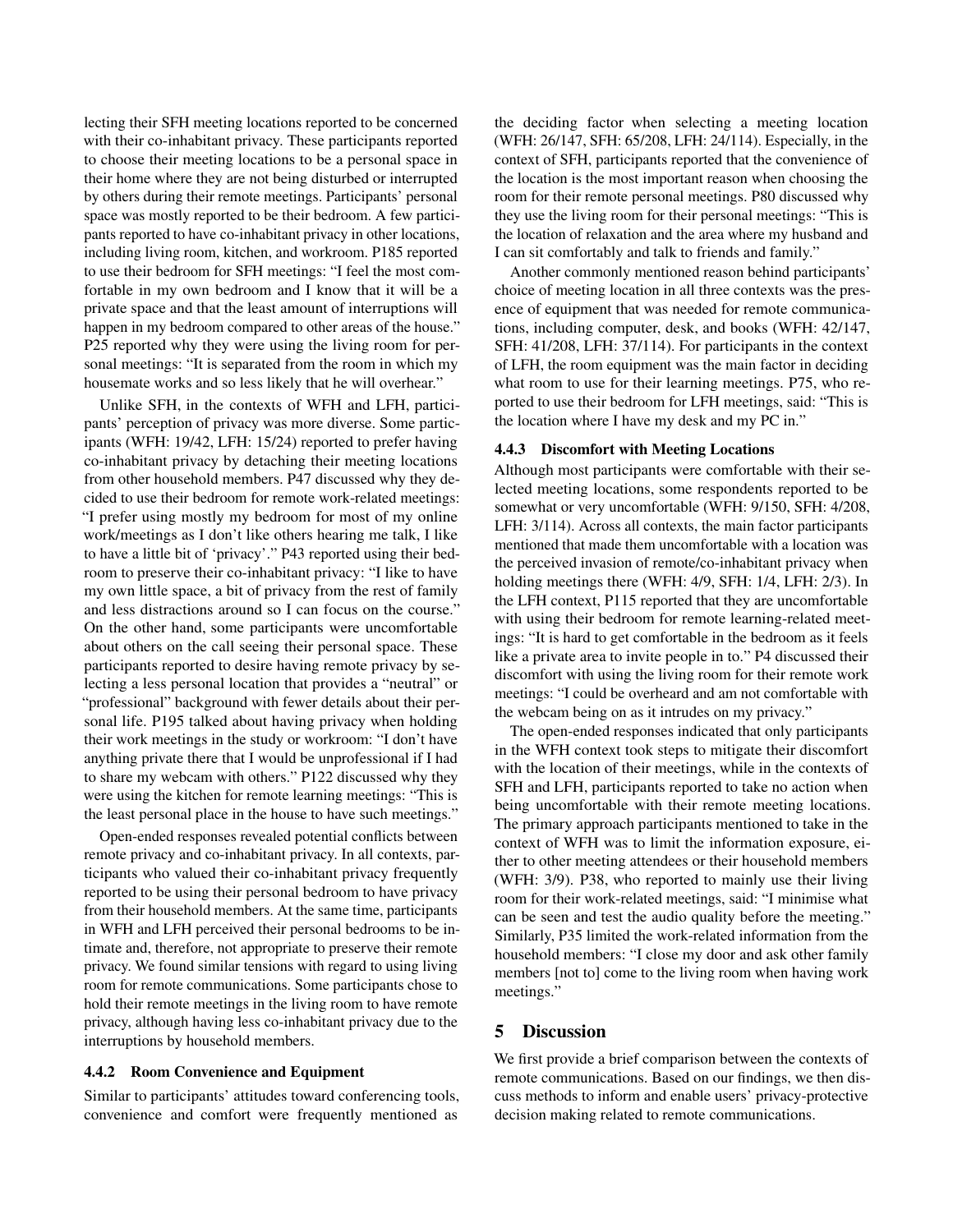## 5.1 Context-Specific Privacy Concerns and Attributes

We focused on three remote communication contexts: working from home (WFH), socializing from home (SFH), and learning from home (LFH). In each context, we surfaced participants' attitudes and concerns toward the use of remote communication technologies. Our quantitative and qualitative findings suggested several similarities and differences in participants' attitudes, behaviors, and privacy concerns among the three contexts. In all contexts, comfort and discomfort with conferencing tools and meeting locations were mainly explained by participants' privacy and security concerns and their perceived sense of safety. Our findings indicated that WFH and LFH were similar in terms of the choice and the use of conferencing tools (e.g., activating webcam/microphone). In SFH, unlike other contexts, the decisions toward the conferencing tools and the meeting locations were primarily based on the provided convenience.

Numerous articles have been published that provide recommendations on how to better protect privacy when engaging in remote communications [\[39,](#page-13-18) [41,](#page-13-19) [84\]](#page-15-21). Almost all of these guidelines are targeted toward the users, who are already struggling with an insurmountable mental pressure thanks to the pandemic. When an awkward incident happens in a conference call, end users are not the only group to blame, as they are only a small part of the remote communication ecosystem. Tool developers and users' employers and educators could play a critical role in informing and empowering users to adopt privacy-protective behaviors while communicating with others online.

The pandemic may not last forever, but remote communications will stay longer  $[16]$  and that requires us to critically examine what we have learned during the pandemic. Based on our findings, in the following, we distill several recommendations to inform and empower users, and to design more privacy-protective tools.

## 5.2 Enabling Context-Specific Informed Decision Making

Participants' open-ended responses showed lack of autonomy in their attitudes and behaviors toward remote communication technologies. Several participants reported to have no control over the choice of conferencing tools for their WFH and LFH meetings (see Section [4.2.1\)](#page-4-2). Lack of active decision making was also apparent in participants' attitudes toward the use of webcam and microphone. Participants reported to be explicitly (WFH and LFH) or implicitly (SFH) expected to turn on/off their webcam/camera in the meetings (see Section [4.3.2\)](#page-7-2). The qualitative findings indicated that having limited or no control over the conferencing tools and their features (e.g., webcam/microphone) was participants' primary impediment to managing their tool-related privacy and security concerns (see Section [4.2.4\)](#page-6-0). To enable active

and informed decision making in remote communications, we need to consider the context of the meeting.

Our findings suggested that WFH and LFH meetings have similar power dynamics that are being set by an authority figure (e.g., employer, educator). By providing inclusive, transparent, and flexible policies, workplaces and education institutes can take the first step toward informing and empowering meeting participants. To be inclusive, policies should acknowledge users' diverse and context-specific privacy needs and attitudes. To provide holistic privacy-protective policies, future studies should be conducted to explore other stakeholders' perspectives of remote communications, including but not limited to, employers and teachers.

In light of our findings, organizational policies need to discuss the choice of conferencing tool, the use of microphone and webcam in the meetings, and the available user controls. In addition, the policies should be flexible and open for feedback to help meeting attendees discuss and manage their concerns and discomfort. Items to be outlined in such policies include:

- What conferencing tools should be used for the meetings and why?
- What privacy and security controls are provided by the tools?
- In what condition are users (not) required to use their microphone/webcam?
- How can users control their microphone/webcam in the communication tools?
- How can meeting participants manage their concerns and discomfort with the tools?

Compared to WFH and LFH, in the context of SFH, participants felt being more in control of choosing a conferencing tool, which might be partially due to more balanced power dynamics. However, because of the implicit expectations, several participants felt having no control over the decision to activate their webcam/microphone in the personal meetings. As recommended by a few of our participants, joint decision making prior to the meeting could give meeting participants the opportunity to discuss their concerns and decide on a policy that accommodates and respects all of them.

## 5.3 Inclusive Privacy by Design

Across all contexts, the main factor participants mentioned to make them uncomfortable with a meeting location was the lack of remote and co-inhabitant privacy they felt when holding remote meetings in that location (see Section [4.4.1\)](#page-8-2). Participants who referred to remote privacy reported that they do not feel comfortable having their home locations in the background of their WFH and LFH meetings. On the other hand, having a neutral or generic background was one of the frequently mentioned factors to make participants comfortable when using a meeting location (see Section [4.4.1\)](#page-8-2).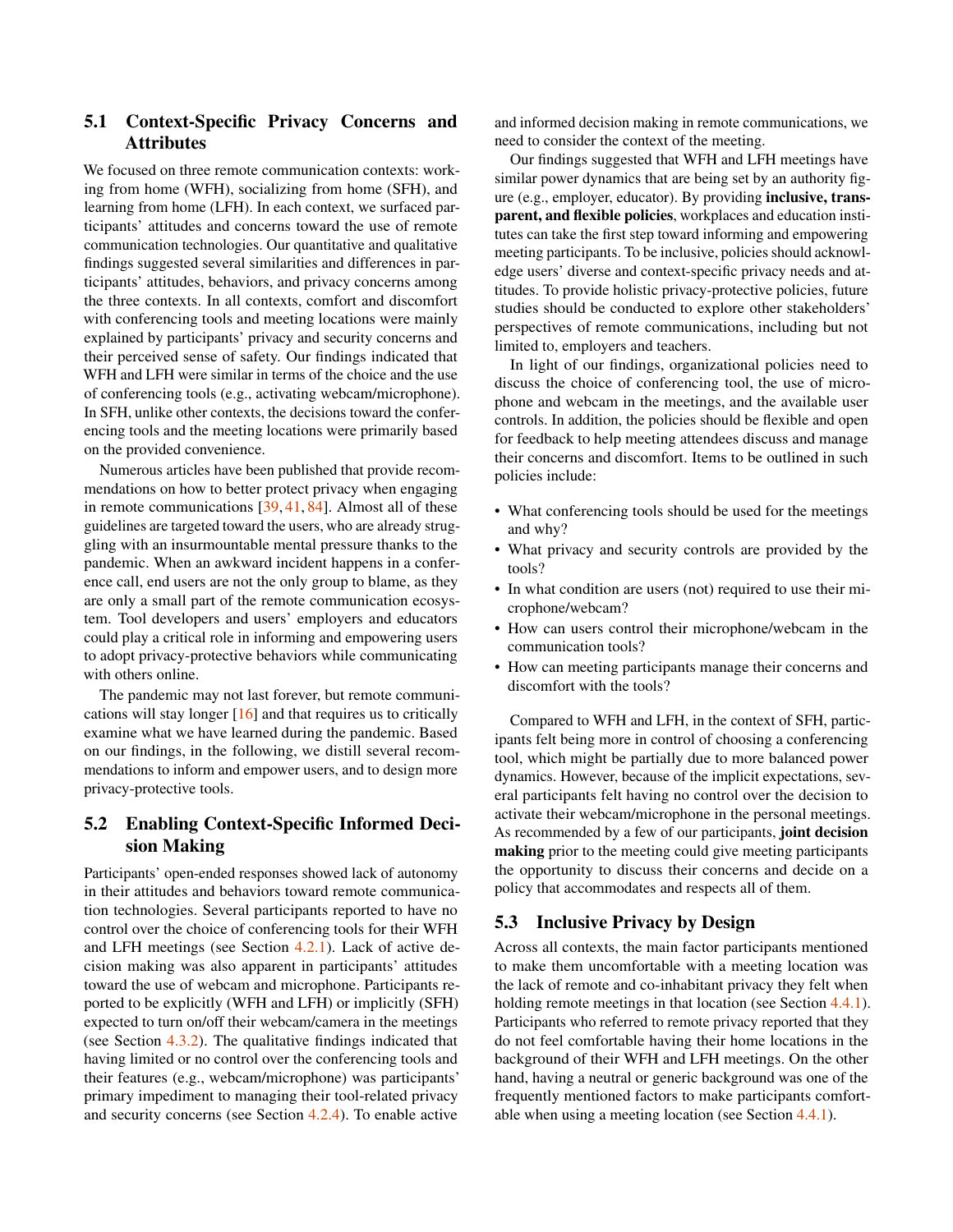Due to the restrictions posed by the diverse working, living, and learning arrangements, it may not be reasonable to ask everyone to find a neutral background for their remote meetings. Tool developers can enable features to help users protect their privacy. Some of the current communication tools, such as Zoom [\[85\]](#page-15-22) and Microsoft Teams [\[86\]](#page-16-2), already allow users to cover their real background by using virtual ones. Similarly, tools such as Skype [\[87\]](#page-16-3) and Google Meet [\[88\]](#page-16-4) provide a feature for users to blur their backgrounds.

Across all contexts, when discussing co-inhabitant privacy, several participants reported to be uncomfortable with other household members hearing their conversations (see Section [4.4.1\)](#page-8-2). From the regression analysis, we found that an increase in the number of household members leads to a significant decrease in the level of comfort with conferencing tools as well as the locations of remote communications (see Table [1\)](#page-5-0). To protect people's privacy in different contexts of remote communications, we need to design for diverse household settings. For example, to preserve co-inhabitant privacy in crowded settings, future remote communication devices can be enabled with a feature to detect and notify the user whether other household members are in the hearing range of their remote meetings. Such features can also respect the privacy needs of other meeting attendees, e.g., in case meeting participants are not comfortable with their voice or video being heard or seen by individuals who are not part of the call (e.g., household members).

## 5.4 Limitations

As the first paper to study remote communications at the transition of the pandemic, we surfaced participants' attitudes, behaviors, and concerns toward specific aspects of remote communications in different contexts. Due to the focus of our research and the survey methodology, we did not explore other potentially informative research questions, which could be studied in the future. In what follows, we will highlight the limitations of the current work, alongside several future research directions.

Our study used Prolific to recruit survey participants. Prior work recommended using Prolific to recruit a diverse sample of participants [\[89\]](#page-16-5). However, despite its diverse population and similarly to other crowdsourcing platforms, Prolific participants are not representative of any average population. For example, in Prolific, participants tend to be younger and more educated [\[90\]](#page-16-6). In addition, our participants were mainly from the UK, Poland, and the US, and we had a small number of participants from other countries (see Table [5\)](#page-19-0). Due to these limitations, the findings of our study should not be generalized. Our study provides an overview of technology-related perceptions and behaviors during the global COVID-19 pandemic and we believe future studies can more directly focus on specific populations. In our study, participants' country of residence was not a statistically significant factor, which might be due to the small number of participants from some

of the countries. Future studies could explore the difference in privacy concerns and attitudes among different countries and cultures.

As we previously mentioned, among other questions, our survey explored how participants' learning experience has been impacted by the COVID-19 pandemic. In this study, we only recruited participants who were at least 18 years old. However, it is also important to understand the impact of the pandemic and the privacy considerations of students from all ages, which should be considered in a future study.

To ensure participants' familiarity with the contexts of remote communications, for each context, we only asked the survey questions of participants who reported to have familiarity with that specific context. This potential selection bias might impact participants' attitudes and concerns toward remote communications in each context. Similarly, due to the nature of the job and depending on the level of experience, crowd-source participants might be more familiar with remote communication technologies than the average population. Having familiarity with a technology has been shown to decrease the amount of risk an individual would perceive related to that technology [\[79\]](#page-15-16). Therefore, the reported privacy and security concerns captured by our study could be lower than the average population' risk perception toward remote communications.

## 6 Conclusion

The COVID-19 pandemic has caused people around the world to abruptly shift their in-person work, personal life, and/or education meetings to remote ones, which could outlast the pandemic. Therefore, to enable safe remote experience, it is critical to design privacy-protective tools and empower users to consider privacy and security when engaging in remote communications. To this end, we conducted a 220-participant survey on Prolific, in which we considered three contexts of remote communications, namely working (WFH), socializing (SFH), and learning from home (LFH). Our quantitative and qualitative findings indicated that concerns, attitudes, and behaviors toward remote communications are diverse and context-dependent. Across all contexts, privacy and security were among the most frequently mentioned concerns that participants had. These concerns were exacerbated by the fact that participants felt that they had no agency over decision making about conferencing tools and the modes of remote communications. We provided several recommendations for tool developers and organizations to enable users to make privacy- and security-protective choices when engaging with remote communications.

## Acknowledgments

We are especially grateful to our study participants. We thank Christine Geeng for reading the draft of our paper. We are also very thankful to our reviewers for their valuable feedback.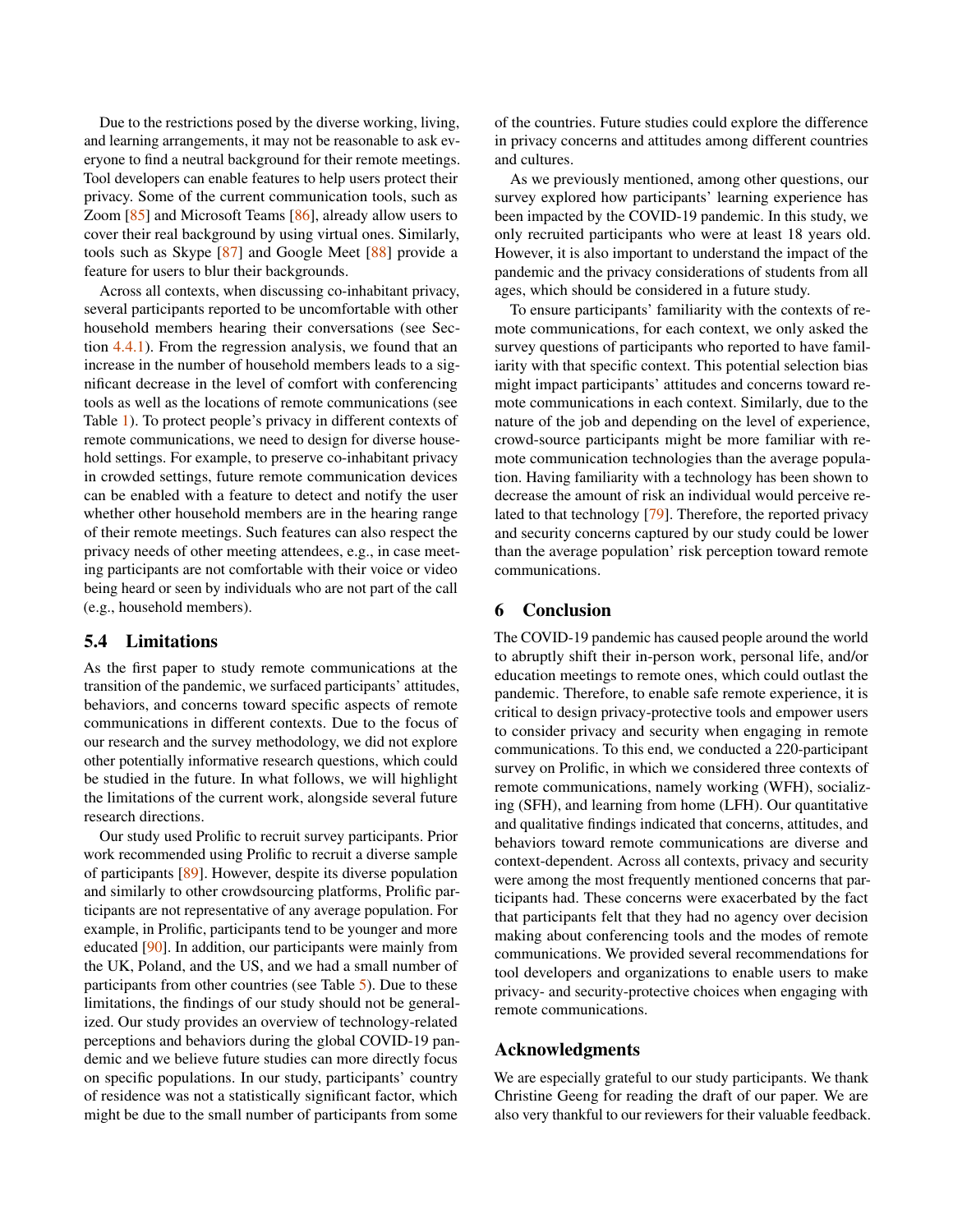This work was supported in part by the NSF awards CNS-1565252 and CNS-1651230 and the University of Washington Tech Policy Lab, which receives support from the William and Flora Hewlett Foundation, the John D. and Catherine T. MacArthur Foundation, Microsoft, and the Pierre and Pamela Omidyar Fund at the Silicon Valley Community Foundation.

## References

- <span id="page-12-0"></span>[1] Los Angeles Times, "Coronavirus social distancing around the world," [https://www](https://www.latimes.com/world-nation/story/2020-04-06/coronavi-social-distancing-around-the-world).latimes.com/world[nation/story/2020-04-06/coronavi-social-distancing](https://www.latimes.com/world-nation/story/2020-04-06/coronavi-social-distancing-around-the-world)[around-the-world,](https://www.latimes.com/world-nation/story/2020-04-06/coronavi-social-distancing-around-the-world) April 2020.
- <span id="page-12-1"></span>[2] R. Picheta, "Boris Johnson issues stay-at-home order, sending UK into lockdown to fight coronavirus pandemic," https://www.cnn.[com/2020/03/23/uk/uk](https://www.cnn.com/2020/03/23/uk/uk-coronavirus-lockdown-gbr-intl/index.html)[coronavirus-lockdown-gbr-intl/index](https://www.cnn.com/2020/03/23/uk/uk-coronavirus-lockdown-gbr-intl/index.html).html, accessed: 2020-10-28.
- [3] M. Smith, "China forces millions of people to stay at home as virus toll rises," [https://www](https://www.afr.com/world/asia/china-forces-millions-of-people-to-stay-at-home-as-virus-toll-rises-20200216-p5419e).afr.com/world/ [asia/china-forces-millions-of-people-to-stay-at-home](https://www.afr.com/world/asia/china-forces-millions-of-people-to-stay-at-home-as-virus-toll-rises-20200216-p5419e)[as-virus-toll-rises-20200216-p5419e,](https://www.afr.com/world/asia/china-forces-millions-of-people-to-stay-at-home-as-virus-toll-rises-20200216-p5419e) accessed: 2020- 10-28.
- <span id="page-12-2"></span>[4] The Washington Post, "Washington Post-ABC News poll March 22-25, 2020," https: / / www.washingtonpost.[com / context / washington](https://www.washingtonpost.com/context/washington-post-abc-news-poll-march-22-25-2020/974c3312-5a40-4764-afb1-4bb6b86f1cf4/?itid=lk_inline_manual_2&itid=lk_inline_manual_2)  [post - abc - news - poll - march - 22 - 25 - 2020 /](https://www.washingtonpost.com/context/washington-post-abc-news-poll-march-22-25-2020/974c3312-5a40-4764-afb1-4bb6b86f1cf4/?itid=lk_inline_manual_2&itid=lk_inline_manual_2) [974c3312 - 5a40 - 4764 - afb1 - 4bb6b86f1cf4/?itid =](https://www.washingtonpost.com/context/washington-post-abc-news-poll-march-22-25-2020/974c3312-5a40-4764-afb1-4bb6b86f1cf4/?itid=lk_inline_manual_2&itid=lk_inline_manual_2)  $lk$  inline \_ manual  $2\&$ itid = lk \_ inline \_ manual  $2$ , accessed: 2020-10-28.
- <span id="page-12-3"></span>[5] D. Thompson, "The coronavirus is creating a huge, stressful experiment in working from home," https : / / www.theatlantic.[com / ideas / archive / 2020 /](https://www.theatlantic.com/ideas/archive/2020/03/coronavirus-creating-huge-stressful-experiment-working-home/607945/) [03/coronavirus- creating- huge- stressful- experiment](https://www.theatlantic.com/ideas/archive/2020/03/coronavirus-creating-huge-stressful-experiment-working-home/607945/)[working-home/607945/,](https://www.theatlantic.com/ideas/archive/2020/03/coronavirus-creating-huge-stressful-experiment-working-home/607945/) March 2020.
- <span id="page-12-4"></span>[6] E. Koeze and N. Popper, "The virus changed the way we internet," https://www.nytimes.[com/interactive/2020/](https://www.nytimes.com/interactive/2020/04/07/technology/coronavirus-internet-use.html) [04/07/technology/coronavirus-internet-use](https://www.nytimes.com/interactive/2020/04/07/technology/coronavirus-internet-use.html).html, April 2020.
- <span id="page-12-5"></span>[7] A. Tugend, P. Jordan, and M. Stein, "This school year has been unlike any other," [https://www](https://www.nytimes.com/2020/10/14/education/learning/pandemic-school-remote-learning.html).nytimes.com/ [2020 / 10 / 14 / education / learning / pandemic - school](https://www.nytimes.com/2020/10/14/education/learning/pandemic-school-remote-learning.html)  [remote-learning](https://www.nytimes.com/2020/10/14/education/learning/pandemic-school-remote-learning.html).html, October 2020.
- <span id="page-12-6"></span>[8] N. Daniels, "When the Pandemic Ends, Will School Change Forever?" https://www.nytimes.[com/2020/05/](https://www.nytimes.com/2020/05/05/learning/when-the-pandemic-ends-will-school-change-forever.html) [05/learning/when -the - pandemic - ends - will - school](https://www.nytimes.com/2020/05/05/learning/when-the-pandemic-ends-will-school-change-forever.html)  [change-forever](https://www.nytimes.com/2020/05/05/learning/when-the-pandemic-ends-will-school-change-forever.html).html, May 2020.
- <span id="page-12-7"></span>[9] P. Wagenseil, "Zoom security issues: Here's everything that's gone wrong (so far)," https:// www.tomsguide.[com/ news/ zoom - security - privacy](https://www.tomsguide.com/news/zoom-security-privacy-woes)  [woes,](https://www.tomsguide.com/news/zoom-security-privacy-woes) November 2020.
- [10] Z. Doffman, "Why You Should Stop Sending Links On Facebook Messenger," [https://www](https://www.forbes.com/sites/zakdoffman/2020/10/25/why-apple-iphone-and-google-android-users-should-stop-using-facebook-messenger-apps/?sh=1811fd9c33f1).forbes.com/ [sites/zakdoffman/2020/10/25/why-apple-iphone-and](https://www.forbes.com/sites/zakdoffman/2020/10/25/why-apple-iphone-and-google-android-users-should-stop-using-facebook-messenger-apps/?sh=1811fd9c33f1)[google- android- users- should- stop- using- facebook](https://www.forbes.com/sites/zakdoffman/2020/10/25/why-apple-iphone-and-google-android-users-should-stop-using-facebook-messenger-apps/?sh=1811fd9c33f1)[messenger-apps/?sh=1811fd9c33f1,](https://www.forbes.com/sites/zakdoffman/2020/10/25/why-apple-iphone-and-google-android-users-should-stop-using-facebook-messenger-apps/?sh=1811fd9c33f1) accessed: 2020-10- 28.
- [11] C. Mihalcik, "Microsoft listened to Skype calls with 'no security' to protect recordings, report says," [https:](https://www.cnet.com/news/microsoft-listened-to-skype-calls-with-no-security-to-protect-recordings-report-says/) //www.cnet.[com/news/microsoft-listened-to- skype](https://www.cnet.com/news/microsoft-listened-to-skype-calls-with-no-security-to-protect-recordings-report-says/)[calls-with-no-security-to-protect- recordings- report](https://www.cnet.com/news/microsoft-listened-to-skype-calls-with-no-security-to-protect-recordings-report-says/)[says/,](https://www.cnet.com/news/microsoft-listened-to-skype-calls-with-no-security-to-protect-recordings-report-says/) accessed: 2020-10-28.
- <span id="page-12-13"></span>[12] R. Perper, "WhatsApp disclosed 12 security flaws last year, including 7 classified as 'critical,' after Jeff Bezos phone was reportedly hacked," [https://](https://www.businessinsider.com/jeff-bezos-hack-whatsapp-disclosed-security-flaws-last-year-ft-2020-1 ) www.businessinsider.[com/jeff-bezos-hack-whatsapp](https://www.businessinsider.com/jeff-bezos-hack-whatsapp-disclosed-security-flaws-last-year-ft-2020-1 )[disclosed-security-flaws-last-year-ft-2020-1,](https://www.businessinsider.com/jeff-bezos-hack-whatsapp-disclosed-security-flaws-last-year-ft-2020-1 ) accessed: 2020-10-28.
- [13] Zoom, "Attendee attention tracking," [https :](https://support.zoom.us/hc/en-us/articles/115000538083-Attendee-attention-tracking) //support.zoom.[us/hc/en- us/articles/115000538083-](https://support.zoom.us/hc/en-us/articles/115000538083-Attendee-attention-tracking) [Attendee-attention-tracking,](https://support.zoom.us/hc/en-us/articles/115000538083-Attendee-attention-tracking) accessed: 2020-10-28.
- <span id="page-12-14"></span>[14] B. Fung and A. Marquardt, "Millions of americans are suddenly working from home. that's a huge security risk," https://www.cnn.[com/2020/03/20/tech/telework](https://www.cnn.com/2020/03/20/tech/telework-security/index.html )[security/index](https://www.cnn.com/2020/03/20/tech/telework-security/index.html ).html, March 2020.
- <span id="page-12-8"></span>[15] M. Liberman, "Massive shift to remote learning prompts big data privacy concerns," [https://www](https://www.edweek.org/technology/massive-shift-to-remote-learning-prompts-big-data-privacy-concerns/2020/03 ).edweek.org/ [technology/massive-shift-to-remote-learning-prompts](https://www.edweek.org/technology/massive-shift-to-remote-learning-prompts-big-data-privacy-concerns/2020/03 )[big-data-privacy-concerns/2020/03,](https://www.edweek.org/technology/massive-shift-to-remote-learning-prompts-big-data-privacy-concerns/2020/03 ) March 2020.
- <span id="page-12-9"></span>[16] M. Brenan, "U.S. Workers Discovering Affinity for Remote Work," https://news.gallup.[com/poll/306695/](https://news.gallup.com/poll/306695/workers-discovering-affinity-remote-work.aspx) [workers-discovering-affinity-remote-work](https://news.gallup.com/poll/306695/workers-discovering-affinity-remote-work.aspx).aspx, April 2020.
- <span id="page-12-10"></span>[17] Prolific, "Quickly find research participants you can trust." [https://www](https://www.prolific.co/).prolific.co/, accessed: 2020-11-26.
- <span id="page-12-11"></span>[18] P. Emami-Naeini, T. Francisco, T. Kohno, and F. Roesner, "Understanding privacy attitudes and concerns towards remote communications during the COVID-19 pandemic," *arXiv preprint arXiv:2106.05227*, 2021.
- <span id="page-12-12"></span>[19] S. O'Grady, K. Bellware, M. Iati, L. Beachum, H. Denham, R. Thebault, and D. Sands, "The coronavirus has killed at least 1 million people worldwide," https://www.washingtonpost.[com/nation/2020/09/28/](https://www.washingtonpost.com/nation/2020/09/28/coronavirus-covid-live-updates-us/) [coronavirus-covid-live-updates-us/,](https://www.washingtonpost.com/nation/2020/09/28/coronavirus-covid-live-updates-us/) September 2020.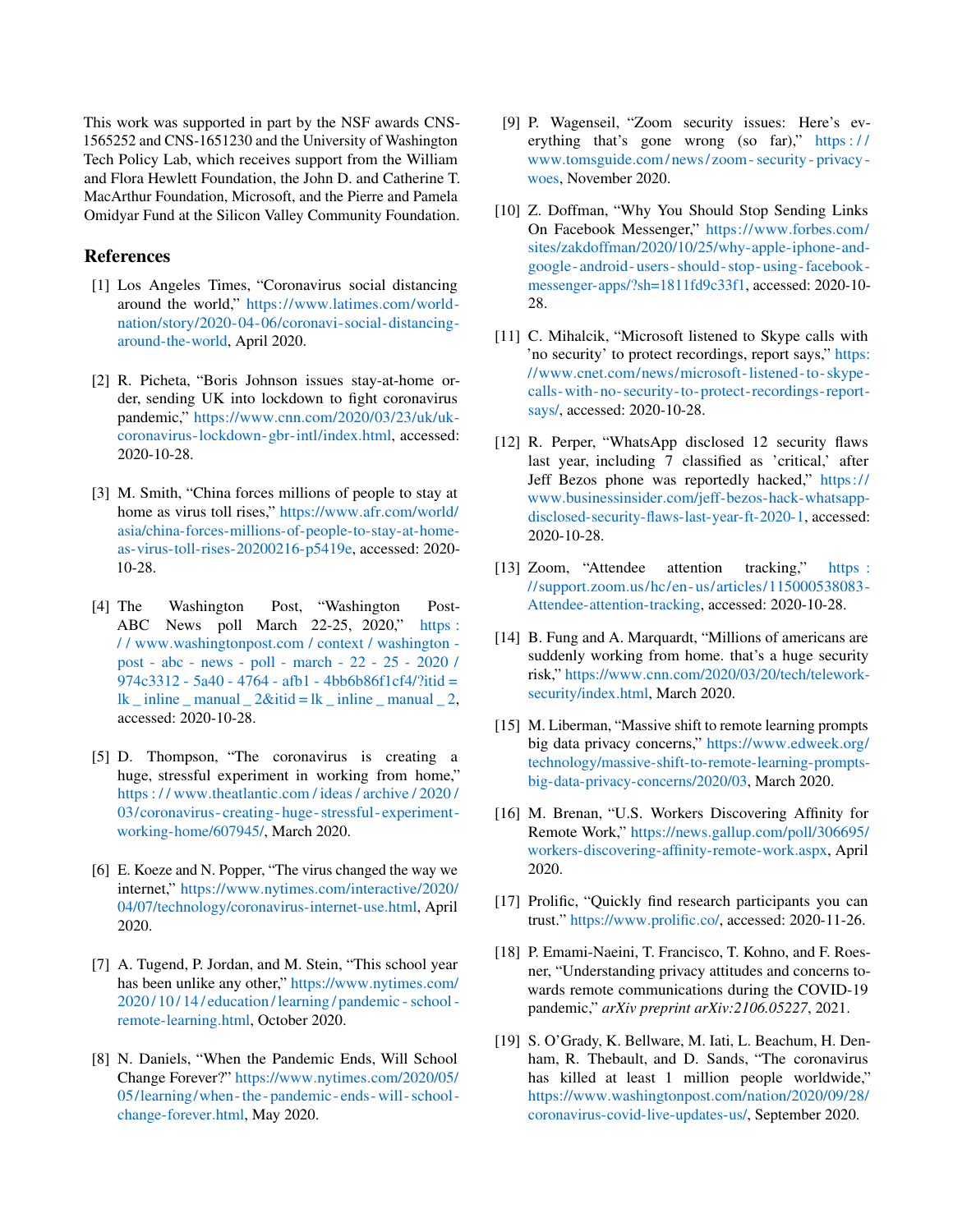- <span id="page-13-0"></span>[20] Centers for Disease Control and Prevention (CDC), "Social Distancing," [https://www](https://www.cdc.gov/coronavirus/2019-ncov/prevent-getting-sick/social-distancing.html).cdc.gov/ [coronavirus/2019- ncov/prevent- getting- sick/social](https://www.cdc.gov/coronavirus/2019-ncov/prevent-getting-sick/social-distancing.html)[distancing](https://www.cdc.gov/coronavirus/2019-ncov/prevent-getting-sick/social-distancing.html).html, accessed: 2020-10-28.
- <span id="page-13-1"></span>[21] D. G. Hayward, *Home as an environmental and psychological concept*, 1975.
- <span id="page-13-2"></span>[22] C. Trueman, "Pandemic leads to surge in video conferencing app downloads," [https :](https://www.computerworld.com/article/3535800/pandemic-leads-to-surge-in-video-conferencing-app-downloads.html) / / www.computerworld.[com / article / 3535800 /](https://www.computerworld.com/article/3535800/pandemic-leads-to-surge-in-video-conferencing-app-downloads.html) [pandemic - leads - to - surge - in - video - conferencing](https://www.computerworld.com/article/3535800/pandemic-leads-to-surge-in-video-conferencing-app-downloads.html)  [app-downloads](https://www.computerworld.com/article/3535800/pandemic-leads-to-surge-in-video-conferencing-app-downloads.html).html, April 2020.
- <span id="page-13-3"></span>[23] J. Novet, "Why Zoom has become the darling of remote workers during the COVID-19 crisis," https://www.cnbc.[com/2020/03/21/why-zoom- has](https://www.cnbc.com/2020/03/21/why-zoom-has-become-darling-of-remote-workers-amid-covid-19-outbreak.htmll)[become-darling-of- remote-workers-amid-covid-19](https://www.cnbc.com/2020/03/21/why-zoom-has-become-darling-of-remote-workers-amid-covid-19-outbreak.htmll) [outbreak](https://www.cnbc.com/2020/03/21/why-zoom-has-become-darling-of-remote-workers-amid-covid-19-outbreak.htmll).htmll, accessed: 2020-10-28.
- <span id="page-13-4"></span>[24] M. Hachman, "Microsoft's solution for COVID-19 is a free Teams subscription for six months," https://www.pcworld.[com/article/3530374/microsofts](https://www.pcworld.com/article/3530374/microsofts-solution-for-covid-19-is-a-free-teams-subscription-for-six-months.html)[solution- for-covid-19-is-a- free-teams-subscription](https://www.pcworld.com/article/3530374/microsofts-solution-for-covid-19-is-a-free-teams-subscription-for-six-months.html)[for-six-months](https://www.pcworld.com/article/3530374/microsofts-solution-for-covid-19-is-a-free-teams-subscription-for-six-months.html).html, accessed: 2020-10-28.
- <span id="page-13-5"></span>[25] I. Bonifacic, "Google makes Hangouts Meet features free in the wake of coronavirus," [https :](https://www.engadget.com/2020-03-03-google-makes-hangouts-meet-features-free-in-the-wake-of-coronavirus.html) // www.engadget.[com/ 2020 - 03 - 03 - google - makes](https://www.engadget.com/2020-03-03-google-makes-hangouts-meet-features-free-in-the-wake-of-coronavirus.html)  [hangouts - meet - features - free - in - the - wake - of](https://www.engadget.com/2020-03-03-google-makes-hangouts-meet-features-free-in-the-wake-of-coronavirus.html)  [coronavirus](https://www.engadget.com/2020-03-03-google-makes-hangouts-meet-features-free-in-the-wake-of-coronavirus.html).html, accessed: 2020-10-28.
- <span id="page-13-6"></span>[26] J. Novet, "Cisco says Webex video-calling service is seeing record usage too, even as competitor Zoom draws all the attention," https://www.cnbc.[com/2020/03/17/](https://www.cnbc.com/2020/03/17/cisco-webex-sees-record-usage-during-coronavirus-expansion-like-zoom.html) [cisco-webex-sees- record-usage-during-coronavirus](https://www.cnbc.com/2020/03/17/cisco-webex-sees-record-usage-during-coronavirus-expansion-like-zoom.html)[expansion-like-zoom](https://www.cnbc.com/2020/03/17/cisco-webex-sees-record-usage-during-coronavirus-expansion-like-zoom.html).html, accessed: 2020-10-28.
- <span id="page-13-7"></span>[27] T. Lorenz, "'zoombombing': When video conferences go wrong," https://www.nytimes.[com/2020/03/20/style/](https://www.nytimes.com/2020/03/20/style/zoombombing-zoom-trolling.html ) [zoombombing-zoom-trolling](https://www.nytimes.com/2020/03/20/style/zoombombing-zoom-trolling.html ).html, accessed: 2020-10- 28.
- <span id="page-13-8"></span>[28] A. Krolik and N. Singer, "A feature on Zoom secretly displayed data from people's LinkedIn profiles," [https:](https://www.nytimes.com/2020/04/02/technology/zoom-linkedin-data.html ) //www.nytimes.[com/2020/04/02/technology/zoom](https://www.nytimes.com/2020/04/02/technology/zoom-linkedin-data.html )  [linkedin-data](https://www.nytimes.com/2020/04/02/technology/zoom-linkedin-data.html ).html, accessed: 2020-10-28.
- <span id="page-13-9"></span>[29] J. Rosenblatt, "Zoom sued for allegedly illegally disclosing personal data," [https://www](https://www.bloomberg.com/news/articles/2020-03-31/zoom-sued-for-allegedly-illegally-disclosing-personal-data).bloomberg.com/ [news/articles/2020-03-31/zoom-sued- for-allegedly](https://www.bloomberg.com/news/articles/2020-03-31/zoom-sued-for-allegedly-illegally-disclosing-personal-data)[illegally-disclosing-personal-data,](https://www.bloomberg.com/news/articles/2020-03-31/zoom-sued-for-allegedly-illegally-disclosing-personal-data) accessed: 2020-10- 28.
- <span id="page-13-10"></span>[30] T. C. Li, "Privacy in pandemic: Law, technology, and public health in the covid-19 crisis," 2020.
- <span id="page-13-11"></span>[31] S. Bassan, "Data privacy considerations for telehealth consumers amid covid-19," *Journal of Law and the Biosciences*, vol. 7, no. 1, p. lsaa075, 2020.
- <span id="page-13-12"></span>[32] C. Venzke, "For remote learning, privacy challenges go beyond zoombombing," https://cdt.[org/insights/](https://cdt.org/insights/for-remote-learning-privacy-challenges-go-beyond-zoombombing/ ) [for- remote-learning- privacy-challenges- go- beyond](https://cdt.org/insights/for-remote-learning-privacy-challenges-go-beyond-zoombombing/ )[zoombombing/,](https://cdt.org/insights/for-remote-learning-privacy-challenges-go-beyond-zoombombing/ ) July 2020.
- [33] S. Morrison and R. Heilweil, "How teachers are sacrificing student privacy to stop cheating," [https:](https://www.vox.com/recode/22175021/school-cheating-student-privacy-remote-learning ) //www.vox.[com/ recode/22175021/school - cheating](https://www.vox.com/recode/22175021/school-cheating-student-privacy-remote-learning )  [student-privacy-remote-learning,](https://www.vox.com/recode/22175021/school-cheating-student-privacy-remote-learning ) December 2020.
- <span id="page-13-13"></span>[34] J. Duball, "Shift to online learning ignites student privacy concerns," https://iapp.[org/news/a/shift-to-online](https://iapp.org/news/a/shift-to-online-learning-ignites-student-privacy-concerns/ )[learning-ignites-student-privacy-concerns/,](https://iapp.org/news/a/shift-to-online-learning-ignites-student-privacy-concerns/ ) April 2020.
- <span id="page-13-14"></span>[35] C. Caron, "How to protect your family's privacy during remote learning," https://www.nytimes.[com/2020/08/](https://www.nytimes.com/2020/08/20/parenting/online-school-privacy.html ) [20/parenting/online-school-privacy](https://www.nytimes.com/2020/08/20/parenting/online-school-privacy.html ).html, August 2020.
- <span id="page-13-15"></span>[36] V. Strauss, "As schooling rapidly moves online across the country, concerns rise about student data privacy," https://www.washingtonpost.[com/education/2020/03/](https://www.washingtonpost.com/education/2020/03/20/schooling-rapidly-moves-online-across-country-concerns-rise-about-student-data-privacy/ ) [20/schooling- rapidly-moves- online-across-country](https://www.washingtonpost.com/education/2020/03/20/schooling-rapidly-moves-online-across-country-concerns-rise-about-student-data-privacy/ )[concerns-rise-about-student-data-privacy/,](https://www.washingtonpost.com/education/2020/03/20/schooling-rapidly-moves-online-across-country-concerns-rise-about-student-data-privacy/ ) March 2020.
- <span id="page-13-16"></span>[37] T. Spiggle, "Can employers monitor employees who work from home due to the coronavirus?" [https:](https://www.forbes.com/sites/tomspiggle/2020/05/21/can-employers-monitor-employees-who-work-from-home-due-to-the-coronavirus/?sh=3a31c6202fb7 ) / / www.forbes.[com / sites / tomspiggle / 2020 / 05 / 21 /](https://www.forbes.com/sites/tomspiggle/2020/05/21/can-employers-monitor-employees-who-work-from-home-due-to-the-coronavirus/?sh=3a31c6202fb7 ) [can-employers-monitor-employees-who-work-from](https://www.forbes.com/sites/tomspiggle/2020/05/21/can-employers-monitor-employees-who-work-from-home-due-to-the-coronavirus/?sh=3a31c6202fb7 )[home-due-to-the-coronavirus/?sh=3a31c6202fb7,](https://www.forbes.com/sites/tomspiggle/2020/05/21/can-employers-monitor-employees-who-work-from-home-due-to-the-coronavirus/?sh=3a31c6202fb7 ) May 2020.
- <span id="page-13-17"></span>[38] S. Morrison, "Just because you're working from home doesn't mean your boss isn't watching you," https://www.vox.[com/ recode/ 2020/ 4/ 2/ 21195584/](https://www.vox.com/recode/2020/4/2/21195584/coronavirus-remote-work-from-home-employee-monitoring ) [coronavirus - remote - work - from - home - employee](https://www.vox.com/recode/2020/4/2/21195584/coronavirus-remote-work-from-home-employee-monitoring )  [monitoring,](https://www.vox.com/recode/2020/4/2/21195584/coronavirus-remote-work-from-home-employee-monitoring ) April 2020.
- <span id="page-13-18"></span>[39] V. Safronova, "Digital hygiene in the Zoom era," [https:](https://www.nytimes.com/2020/10/22/style/zoom-safety-protocols.html) //www.nytimes.[com/2020/10/22/style/zoom- safety](https://www.nytimes.com/2020/10/22/style/zoom-safety-protocols.html)[protocols](https://www.nytimes.com/2020/10/22/style/zoom-safety-protocols.html).html, October 2020.
- [40] J. Engel Bromwich, "Protecting your digital life in 9 easy steps," https://www.nytimes.[com/ 2016/ 11/](https://www.nytimes.com/2016/11/17/technology/personaltech/encryption-privacy.html) [17/technology/personaltech/encryption- privacy](https://www.nytimes.com/2016/11/17/technology/personaltech/encryption-privacy.html).html, November 2016.
- <span id="page-13-19"></span>[41] H. Drew, "How to protect your Zoom calls," [https:](https://www.washingtonpost.com/technology/2020/04/03/zoom-video-set-up/) //www.washingtonpost.[com/technology/2020/04/03/](https://www.washingtonpost.com/technology/2020/04/03/zoom-video-set-up/) [zoom-video-set-up/,](https://www.washingtonpost.com/technology/2020/04/03/zoom-video-set-up/) April 2020.
- <span id="page-13-20"></span>[42] P. Emami-Naeini, H. Dixon, Y. Agarwal, and L. F. Cranor, "Exploring how privacy and security factor into iot device purchase behavior," in *Proceedings of the 2019 CHI Conference on Human Factors in Computing Systems*, 2019, pp. 1–12.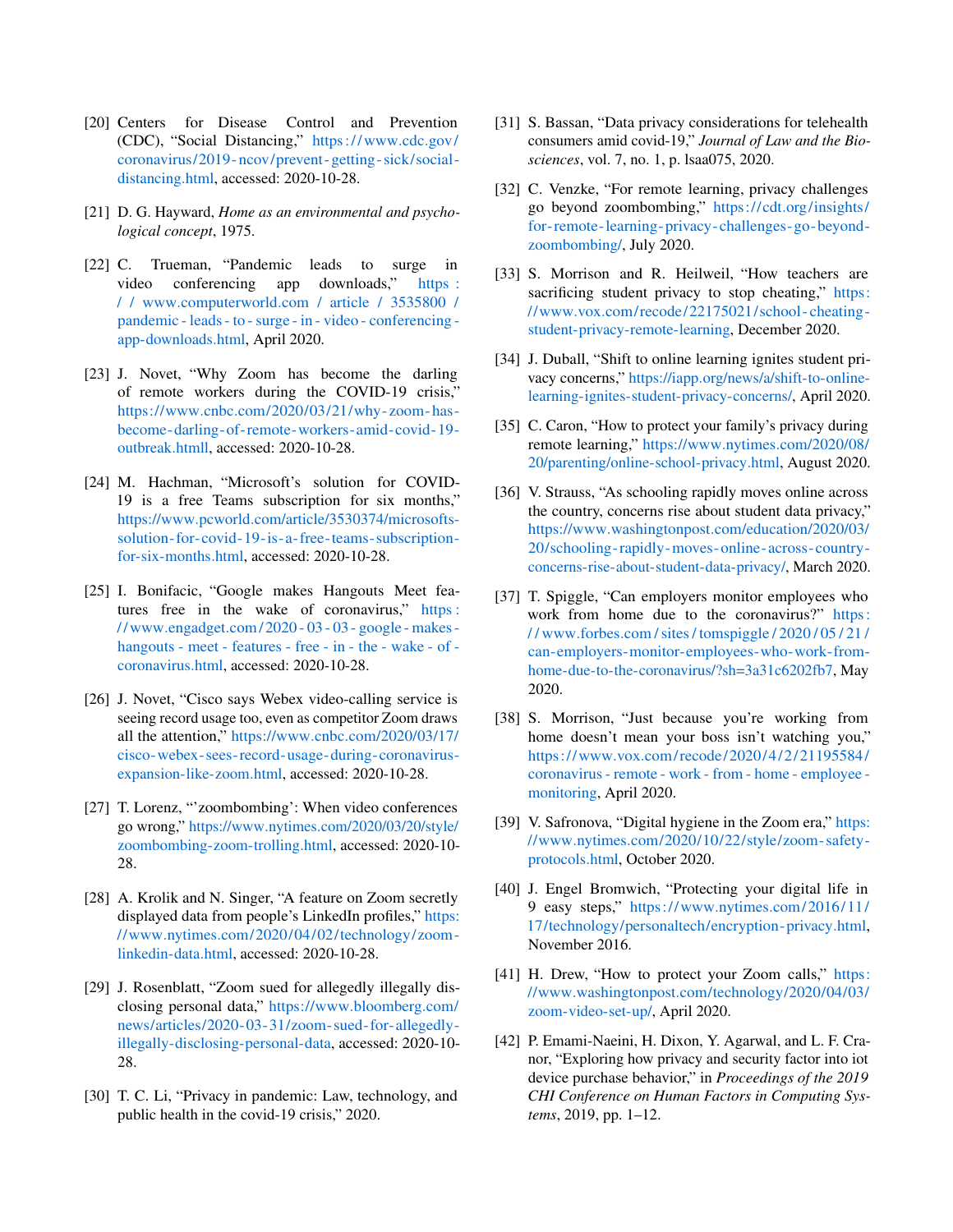- <span id="page-14-0"></span>[43] P. E. Naeini, S. Bhagavatula, H. Habib, M. Degeling, L. Bauer, L. F. Cranor, and N. Sadeh, "Privacy expectations and preferences in an iot world," in *Thirteenth Symposium on Usable Privacy and Security (*{*SOUPS*} *2017)*, 2017, pp. 399–412.
- <span id="page-14-1"></span>[44] D. Howley, "Americans buying 'historic' amount of computers during coronavirus lockdown," [https://](https://finance.yahoo.com/news/americans-buying-historic-amount-computers-webcams-121043910.html ) finance.yahoo.[com/news/americans- buying- historic](https://finance.yahoo.com/news/americans-buying-historic-amount-computers-webcams-121043910.html )[amount-computers-webcams-121043910](https://finance.yahoo.com/news/americans-buying-historic-amount-computers-webcams-121043910.html ).html, April 2020.
- <span id="page-14-2"></span>[45] C. Welch, "Webcams have become impossible to find, and prices are skyrocketing," https : / / www.theverge.[com / 2020 / 4 / 9 / 21199521 /](https://www.theverge.com/2020/4/9/21199521/webcam-shortage-price-raise-logitech-razer-amazon-best-buy-ebay ) [webcam-shortage-price-raise-logitech-razer-amazon](https://www.theverge.com/2020/4/9/21199521/webcam-shortage-price-raise-logitech-razer-amazon-best-buy-ebay )[best-buy-ebay,](https://www.theverge.com/2020/4/9/21199521/webcam-shortage-price-raise-logitech-razer-amazon-best-buy-ebay ) April 2020.
- [46] C. Baraniuk, "No end to covid-19 webcam shortage," https://www.bbc.[com/news/technology-53506401,](https://www.bbc.com/news/technology-53506401 ) July 2020.
- <span id="page-14-3"></span>[47] B. Hill, "The covid-19 pandemic has caused a webcam shortage, and street prices are soaring," [https:](https://hothardware.com/news/covid-19-webcam-shortage-prices-skyrocketing ) //hothardware.[com/news/covid-19-webcam-shortage](https://hothardware.com/news/covid-19-webcam-shortage-prices-skyrocketing )[prices-skyrocketing,](https://hothardware.com/news/covid-19-webcam-shortage-prices-skyrocketing ) April 2020.
- <span id="page-14-4"></span>[48] J. Stern, "What i learned from the hacker who spied on me," https://www.wsj.[com/articles/what-i-learned](https://www.wsj.com/articles/what-i-learned-from-the-hacker-who-spied-on-me-11549559728 )[from - the - hacker- who - spied - on - me - 11549559728,](https://www.wsj.com/articles/what-i-learned-from-the-hacker-who-spied-on-me-11549559728 ) February 2019.
- [49] C. Williams, "Risk: Is this your webcam? you're being watched," https://www.wizcase.[com/blog/webcam](https://www.wizcase.com/blog/webcam-security-research/ )[security-research/,](https://www.wizcase.com/blog/webcam-security-research/ ) September 2019.
- [50] M. Kuma, "Mac malware can secretly spy on your webcam and mic – here's how to stay safe," [https:](https://thehackernews.com/2016/10/macbook-camera-hacked.html ) / / thehackernews.[com / 2016 / 10 / macbook - camera](https://thehackernews.com/2016/10/macbook-camera-hacked.html )  [hacked](https://thehackernews.com/2016/10/macbook-camera-hacked.html ).html, October 2016.
- [51] K. O'Flaherty, "Zoom users beware: Here's how a flaw allows attackers to take over your mac microphone and webcam," [https:// www](https://www.forbes.com/sites/kateoflahertyuk/2020/04/01/zoom-users-beware-heres-how-a-flaw-allows-attackers-to-take-over-your-mac-microphone-and-webcam/?sh=7b2fe9e22fbe ).forbes.com/ [sites/kateoflahertyuk/2020/04/01/zoom-users-beware](https://www.forbes.com/sites/kateoflahertyuk/2020/04/01/zoom-users-beware-heres-how-a-flaw-allows-attackers-to-take-over-your-mac-microphone-and-webcam/?sh=7b2fe9e22fbe )[heres-how-a-flaw-allows-attackers-to-take-over-your](https://www.forbes.com/sites/kateoflahertyuk/2020/04/01/zoom-users-beware-heres-how-a-flaw-allows-attackers-to-take-over-your-mac-microphone-and-webcam/?sh=7b2fe9e22fbe )[mac - microphone - and - webcam/?sh = 7b2fe9e22fbe,](https://www.forbes.com/sites/kateoflahertyuk/2020/04/01/zoom-users-beware-heres-how-a-flaw-allows-attackers-to-take-over-your-mac-microphone-and-webcam/?sh=7b2fe9e22fbe ) April 2020.
- [52] K. Johnson, "Ohio man charged for remotely controlling devices, spying on people for 13 years," [https:](https://www.usatoday.com/story/news/politics/2018/01/10/ohio-man-charged-remotely-controlling-devices-spying-people-13-years/1022275001/ ) //www.usatoday.[com/ story/ news/ politics/ 2018/ 01/](https://www.usatoday.com/story/news/politics/2018/01/10/ohio-man-charged-remotely-controlling-devices-spying-people-13-years/1022275001/ ) [10/ohio-man-charged- remotely-controlling-devices](https://www.usatoday.com/story/news/politics/2018/01/10/ohio-man-charged-remotely-controlling-devices-spying-people-13-years/1022275001/ )[spying-people-13-years/1022275001/,](https://www.usatoday.com/story/news/politics/2018/01/10/ohio-man-charged-remotely-controlling-devices-spying-people-13-years/1022275001/ ) January 2018.
- <span id="page-14-5"></span>[53] G. Kumparak, "Nasty facetime bug could allow others to eavesdrop on your microphone or camera," https://techcrunch.[com/2019/01/28/nasty- facetime]( https://techcrunch.com/2019/01/28/nasty-facetime-bug-could-allows-others-to-eavesdrop-on-your-microphone-or-camera/ )[bug - could - allows - others - to - eavesdrop - on - your]( https://techcrunch.com/2019/01/28/nasty-facetime-bug-could-allows-others-to-eavesdrop-on-your-microphone-or-camera/ )  [microphone-or-camera/,]( https://techcrunch.com/2019/01/28/nasty-facetime-bug-could-allows-others-to-eavesdrop-on-your-microphone-or-camera/ ) January 2019.
- <span id="page-14-6"></span>[54] H. Coffey, "Is it safe to leave your webcam uncovered after using video chat apps?" https:// www.independent.co.[uk / life - style / webcam - zoom](https://www.independent.co.uk/life-style/webcam-zoom-privacy-safety-tech-security-hack-working-home-lockdown-a9469156.html )  [privacy - safety - tech - security - hack - working - home](https://www.independent.co.uk/life-style/webcam-zoom-privacy-safety-tech-security-hack-working-home-lockdown-a9469156.html )  [lockdown-a9469156](https://www.independent.co.uk/life-style/webcam-zoom-privacy-safety-tech-security-hack-working-home-lockdown-a9469156.html ).html, April 2020.
- <span id="page-14-7"></span>[55] R. S. Portnoff, L. N. Lee, S. Egelman, P. Mishra, D. Leung, and D. Wagner, "Somebody's watching me? assessing the effectiveness of webcam indicator lights," in *Proceedings of the 33rd Annual ACM Conference on Human Factors in Computing Systems*, 2015, pp. 1649– 1658.
- <span id="page-14-8"></span>[56] M. Brocker and S. Checkoway, "iseeyou: Disabling the macbook webcam indicator {LED}," in *23rd* {*USENIX*} *Security Symposium (*{*USENIX*} *Security 14)*, 2014, pp. 337–352.
- <span id="page-14-9"></span>[57] G. Cluley, "Webcam spying without turning on the led? researchers prove it's possible," [https://](https://grahamcluley.com/webcam-spying-without-turning-led-researchers-prove-possible/ ) grahamcluley.[com/webcam- spying-without-turning](https://grahamcluley.com/webcam-spying-without-turning-led-researchers-prove-possible/ )[led-researchers-prove-possible/,](https://grahamcluley.com/webcam-spying-without-turning-led-researchers-prove-possible/ ) December 2013.
- <span id="page-14-10"></span>[58] T. Germain, "How to protect yourself from camera and microphone hacking," [https :](https://www.consumerreports.org/privacy/how-to-protect-yourself-from-camera-and-microphone-hacking/ ) //www.consumerreports.[org/privacy/how-to- protect](https://www.consumerreports.org/privacy/how-to-protect-yourself-from-camera-and-microphone-hacking/ )[yourself-from-camera-and-microphone-hacking/,](https://www.consumerreports.org/privacy/how-to-protect-yourself-from-camera-and-microphone-hacking/ ) July 2019.
- <span id="page-14-11"></span>[59] D. Cook, "Zoom, skype, microsoft teams: Why you should cover the camera on your phone or laptop," https://nationalpost.[com/news/canada/hackers - can](https://nationalpost.com/news/canada/hackers-can-access-your-phone-and-laptop-cameras-heres-why-you-should-cover-them-now )  [access- your-phone-and-laptop-cameras- heres-why](https://nationalpost.com/news/canada/hackers-can-access-your-phone-and-laptop-cameras-heres-why-you-should-cover-them-now )[you-should-cover-them-now,](https://nationalpost.com/news/canada/hackers-can-access-your-phone-and-laptop-cameras-heres-why-you-should-cover-them-now ) April 2020.
- <span id="page-14-12"></span>[60] D. Safreno, "Loneliness is distracting," [https : / /](https://pragli.com/blog/loneliness-is-distracting/ ) pragli.[com/blog/loneliness-is-distracting/,](https://pragli.com/blog/loneliness-is-distracting/ ) March 2020.
- <span id="page-14-13"></span>[61] M. Jagannathan, "Like 'punching a time clock through your webcam': How employers are keeping tabs on remote workers during the pandemic," https://www.marketwatch.[com/story/like- punching](https://www.marketwatch.com/story/like-punching-a-time-clock-through-your-webcam-how-employers-are-keeping-tabs-on-remote-workers-during-the-pandemic-11596484344 )[a-time-clock-through-your-webcam-how-employers](https://www.marketwatch.com/story/like-punching-a-time-clock-through-your-webcam-how-employers-are-keeping-tabs-on-remote-workers-during-the-pandemic-11596484344 )[are - keeping - tabs - on - remote - workers - during - the](https://www.marketwatch.com/story/like-punching-a-time-clock-through-your-webcam-how-employers-are-keeping-tabs-on-remote-workers-during-the-pandemic-11596484344 )  [pandemic-11596484344,](https://www.marketwatch.com/story/like-punching-a-time-clock-through-your-webcam-how-employers-are-keeping-tabs-on-remote-workers-during-the-pandemic-11596484344 ) August 2020.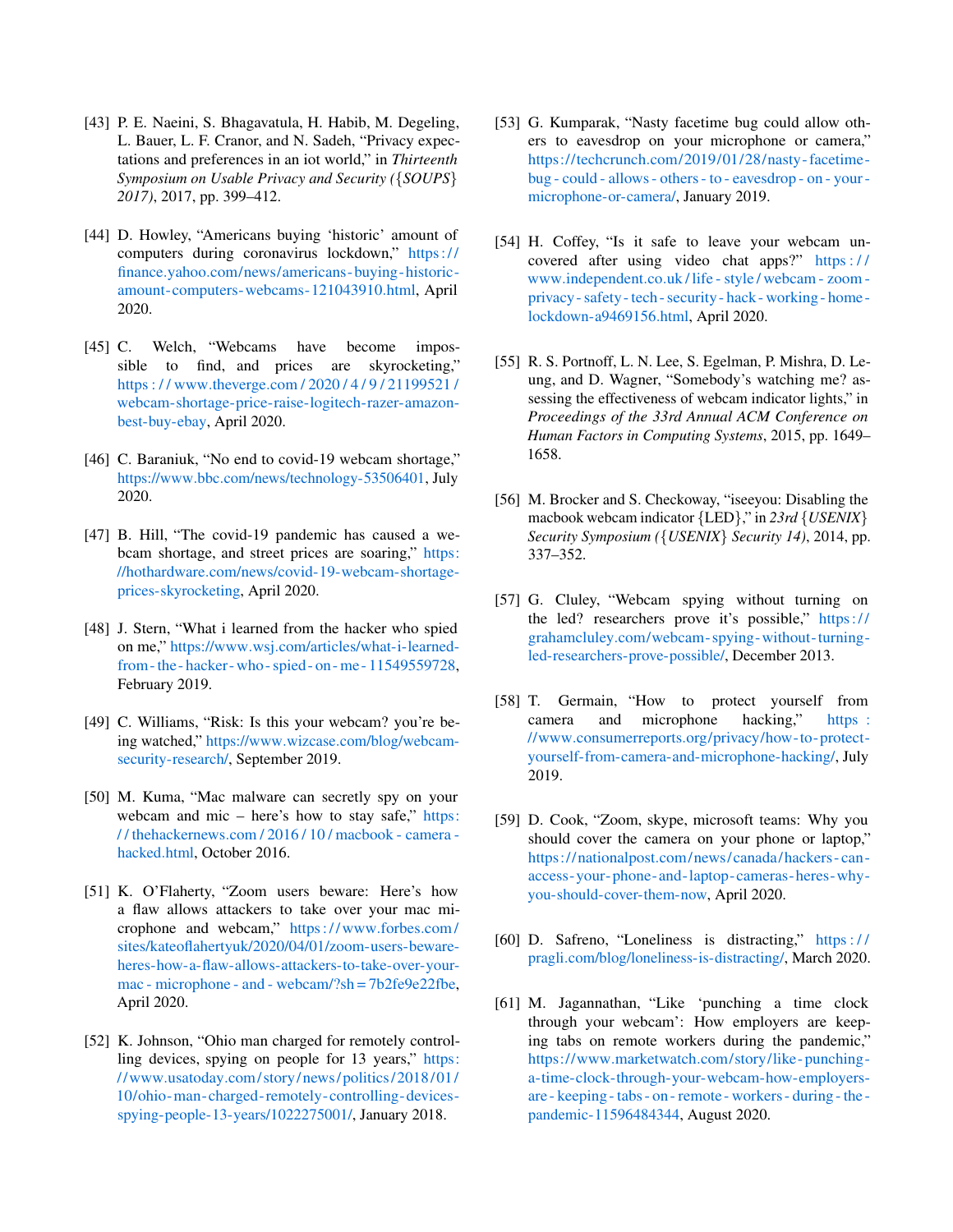- <span id="page-15-0"></span>[62] A. Holmes, "Employees at home are being photographed every 5 minutes by an always-on video service to ensure they're actually working — and the service is seeing a rapid expansion since the coronavirus outbreak," https://www.[businessinsider](https://www.businessinsider.com/work-from-home-sneek-webcam-picture-5-minutes-monitor-video-2020-3 ).com/ [work-from-home-sneek-webcam-picture-5-minutes](https://www.businessinsider.com/work-from-home-sneek-webcam-picture-5-minutes-monitor-video-2020-3 )[monitor-video-2020-3,](https://www.businessinsider.com/work-from-home-sneek-webcam-picture-5-minutes-monitor-video-2020-3 ) March 2020.
- <span id="page-15-1"></span>[63] D. West, "How employers use technology to surveil employees," https://www.brookings.[edu/blog/techtank/](https://www.brookings.edu/blog/techtank/2021/01/05/how-employers-use-technology-to-surveil-employees/ ) [2021 / 01 / 05 / how - employers - use - technology - to](https://www.brookings.edu/blog/techtank/2021/01/05/how-employers-use-technology-to-surveil-employees/ )  [surveil-employees/,](https://www.brookings.edu/blog/techtank/2021/01/05/how-employers-use-technology-to-surveil-employees/ ) January 2021.
- <span id="page-15-2"></span>[64] P. Cohen and T. Hsu, "'rolling shock' as job losses mount even with reopenings," https : / / www.nytimes.[com / 2020 / 05 / 14 / business /](https://www.nytimes.com/2020/05/14/business/economy/coronavirus-unemployment-claims.html ) [economy / coronavirus - unemployment - claims](https://www.nytimes.com/2020/05/14/business/economy/coronavirus-unemployment-claims.html ).html, June 2020.
- <span id="page-15-3"></span>[65] G. Genhart, "Spying on students: School-issued devices and student privacy," https://www.eff.[org/wp/school](https://www.eff.org/wp/school-issued-devices-and-student-privacy )[issued-devices-and-student-privacy,](https://www.eff.org/wp/school-issued-devices-and-student-privacy ) April 2017.
- <span id="page-15-4"></span>[66] D. Harwell, "Cheating-detection companies made millions during the pandemic. now students are fighting back." https://www.washingtonpost.[com/technology/](https://www.washingtonpost.com/technology/2020/11/12/test-monitoring-student-revolt/ ) [2020/11/12/test-monitoring-student-revolt/,](https://www.washingtonpost.com/technology/2020/11/12/test-monitoring-student-revolt/ ) November 2020.
- <span id="page-15-5"></span>[67] R. Deibert, "We've become dependent on a technological ecosystem that is highly invasive and prone to serial abuse," https://www.[theglobeandmail](https://www.theglobeandmail.com/opinion/article-the-pandemic-has-made-us-even-more-dependent-on-a-highly-invasive/).com/ [opinion/ article - the - pandemic - has - made - us - even](https://www.theglobeandmail.com/opinion/article-the-pandemic-has-made-us-even-more-dependent-on-a-highly-invasive/)  [more - dependent - on - a - highly - invasive/,](https://www.theglobeandmail.com/opinion/article-the-pandemic-has-made-us-even-more-dependent-on-a-highly-invasive/) November 2020.
- <span id="page-15-6"></span>[68] S. Johnson, "On or off? california schools weigh webcam concerns during distance learning," [https:](https://edsource.org/2020/on-or-off-california-schools-weigh-webcam-concerns-during-distance-learning/638984 ) // edsource.[org/ 2020/ on - or - off - california - schools](https://edsource.org/2020/on-or-off-california-schools-weigh-webcam-concerns-during-distance-learning/638984 )  [weigh- webcam- concerns- during- distance-learning/](https://edsource.org/2020/on-or-off-california-schools-weigh-webcam-concerns-during-distance-learning/638984 ) [638984,](https://edsource.org/2020/on-or-off-california-schools-weigh-webcam-concerns-during-distance-learning/638984 ) August 2020.
- <span id="page-15-7"></span>[69] W. D. Perreault, "Controlling order-effect bias," *The Public Opinion Quarterly*, vol. 39, no. 4, pp. 544–551, 1975.
- <span id="page-15-8"></span>[70] T. Fernandez, A. Godwin, J. Doyle, D. Verdin, H. Boone, A. Kirn, L. Benson, and G. Potvin, "More comprehensive and inclusive approaches to demographic data collection," 2016.
- [71] C. M. Steele, "A threat in the air: How stereotypes shape intellectual identity and performance." *American psychologist*, vol. 52, no. 6, p. 613, 1997.
- <span id="page-15-9"></span>[72] S. J. Spencer, C. M. Steele, and D. M. Quinn, "Stereotype threat and women's math performance," *Journal of experimental social psychology*, vol. 35, no. 1, pp. 4–28, 1999.
- <span id="page-15-10"></span>[73] J. Saldaña, *The coding manual for qualitative researchers*. Sage, 2015.
- <span id="page-15-11"></span>[74] E. Namey, G. Guest, L. Thairu, and L. Johnson, "Data reduction techniques for large qualitative data sets," *Handbook for team-based qualitative research*, vol. 2, no. 1, pp. 137–161, 2008.
- <span id="page-15-12"></span>[75] J. L. Fleiss, B. Levin, and M. C. Paik, *Statistical methods for rates and proportions*. John Wiley & Sons, 2013.
- <span id="page-15-13"></span>[76] K. P. Burnham and D. R. Anderson, "Multimodel inference: understanding AIC and BIC in model selection," *Sociological methods & research*, vol. 33, no. 2, pp. 261– 304, 2004.
- <span id="page-15-14"></span>[77] E. Zeng and F. Roesner, "Understanding and improving security and privacy in multi-user smart homes: a design exploration and in-home user study," in *28th* {*USENIX*} *Security Symposium (*{*USENIX*} *Security 19)*, 2019, pp. 159–176.
- <span id="page-15-15"></span>[78] P. Oppmann, "In digital world, we trade privacy for convenience," https://www.cnn.[com/2010/TECH/04/14/](https://www.cnn.com/2010/TECH/04/14/oppmann.off.the.grid/index.html ) oppmann.off.the.[grid/index](https://www.cnn.com/2010/TECH/04/14/oppmann.off.the.grid/index.html ).html, April 2010.
- <span id="page-15-16"></span>[79] E. U. Weber, N. Siebenmorgen, and M. Weber, "Communicating asset risk: How name recognition and the format of historic volatility information affect risk perception and investment decisions," *Risk Analysis: An International Journal*, vol. 25, no. 3, pp. 597–609, 2005, accessed: 2020-06-03.
- <span id="page-15-17"></span>[80] R. B. Cialdini and N. J. Goldstein, "Social influence: Compliance and conformity," *Annu. Rev. Psychol.*, vol. 55, pp. 591–621, 2004.
- <span id="page-15-18"></span>[81] M. Deutsch and H. B. Gerard, "A study of normative and informational social influences upon individual judgment." *The journal of abnormal and social psychology*, vol. 51, no. 3, p. 629, 1955.
- <span id="page-15-19"></span>[82] C. Heath, R. P. Larrick, and J. Klayman, "Cognitive repairs: How organizational practices can compensate for individual shortcomings," in *Review of Organizational Behavior*. Citeseer, 1998.
- <span id="page-15-20"></span>[83] M. Sherif, "A study of some social factors in perception." *Archives of Psychology (Columbia University)*, 1935.
- <span id="page-15-21"></span>[84] B. Chen, "The Dos and Don'ts of Online Video Meetings," https://www.nytimes.com/2020/03/25/ [technology / personaltech / online - video - meetings](https://www.nytimes.com/2020/03/25/technology/personaltech/online-video-meetings-etiquette-virus.html)  [etiquette-virus](https://www.nytimes.com/2020/03/25/technology/personaltech/online-video-meetings-etiquette-virus.html).html, March 2020.
- <span id="page-15-22"></span>[85] Zoom, "Virtual Background," [https://support](https://support.zoom.us/hc/en-us/articles/210707503-Virtual-Background).zoom.us/ [hc/en-us/articles/210707503-Virtual-Background,](https://support.zoom.us/hc/en-us/articles/210707503-Virtual-Background) 2020, accessed: 2020-11-21.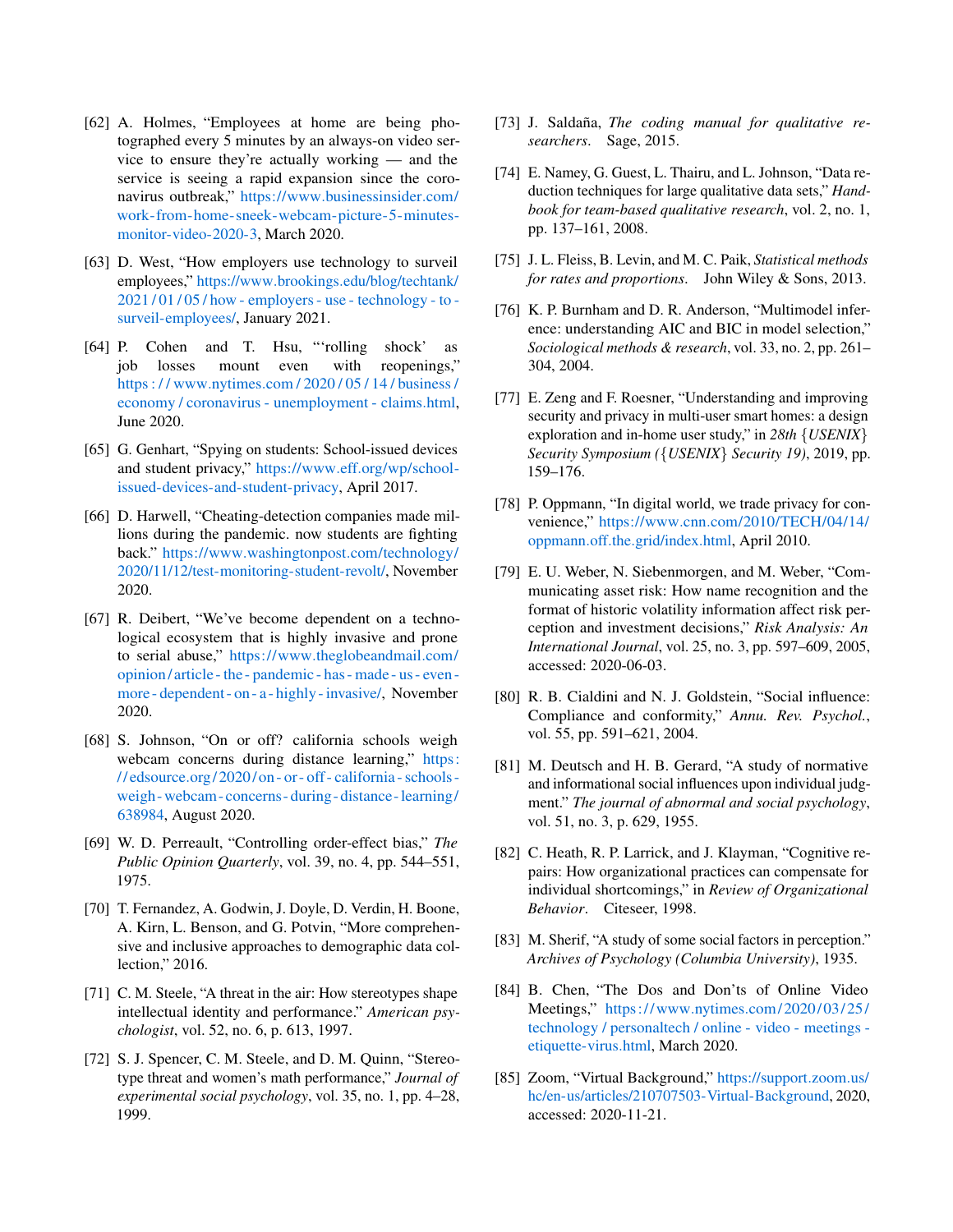- <span id="page-16-2"></span>[86] J. Spataro, "Custom backgrounds in Microsoft Teams make video meetings more fun, comfortable, and personal," https://www.microsoft.[com/en-us/microsoft-](https://www.microsoft.com/en-us/microsoft-365/blog/2020/06/12/custom-backgrounds-microsoft-teams-video-meetings-fun-comfortable-personal/)[365/blog/2020/06/12/custom-backgrounds-microsoft](https://www.microsoft.com/en-us/microsoft-365/blog/2020/06/12/custom-backgrounds-microsoft-teams-video-meetings-fun-comfortable-personal/)[teams-video-meetings-fun-comfortable-personal/,](https://www.microsoft.com/en-us/microsoft-365/blog/2020/06/12/custom-backgrounds-microsoft-teams-video-meetings-fun-comfortable-personal/) June 2020.
- <span id="page-16-3"></span>[87] Team Skype, "Introducing background blur in Skype," https://www.skype.[com/en/blogs/2019- 02](https://www.skype.com/en/blogs/2019-02-background-blur/) [background-blur/,](https://www.skype.com/en/blogs/2019-02-background-blur/) June 2019.
- <span id="page-16-4"></span>[88] Google, "Blur your background in Google Meet," [https://](https://workspaceupdates.googleblog.com/2020/09/blur-your-background-in-google-meet.html) workspaceupdates.googleblog.[com/2020/09/blur-your](https://workspaceupdates.googleblog.com/2020/09/blur-your-background-in-google-meet.html)[background-in-google-meet](https://workspaceupdates.googleblog.com/2020/09/blur-your-background-in-google-meet.html).html, September 2020.
- <span id="page-16-5"></span>[89] E. Peer, L. Brandimarte, S. Samat, and A. Acquisti, "Beyond the turk: Alternative platforms for crowdsourcing behavioral research," *Journal of Experimental Social Psychology*, vol. 70, pp. 153–163, 2017.
- <span id="page-16-6"></span>[90] Prolific Team, "What are the advantages and limitations of an online sample?" [https://researcher-help](https://researcher-help.prolific.co/hc/en-gb/articles/360009501473-What-are-the-advantages-and-limitations-of-an-online-sample- ).prolific.co/ [hc / en - gb / articles / 360009501473 - What - are - the](https://researcher-help.prolific.co/hc/en-gb/articles/360009501473-What-are-the-advantages-and-limitations-of-an-online-sample- )  [advantages - and - limitations - of - an - online - sample-,](https://researcher-help.prolific.co/hc/en-gb/articles/360009501473-What-are-the-advantages-and-limitations-of-an-online-sample- ) September 2018.

## <span id="page-16-0"></span>A Survey Questions

## <span id="page-16-1"></span>A.1 Informed Consent

This is a survey about technology use in the home during the Coronavirus (COVID-19) pandemic by researchers at the University of Washington, in Seattle, Washington, USA. The University of Washington's Human Subjects Division reviewed our study, and determined that it was exempt from federal human subjects regulation. We do not expect that this survey will put you at any risk for harm.

In order to participate, you must be at least 18 years old and able to complete the survey in English. We expect this survey will take about 20 minutes to complete. If you have any questions about this survey, you may email us at [hometechnology@cs.washington.edu.](mailto:hometechnology@cs.washington.edu)

- I am 18 years or older.
	- Yes No
- I have read and understand the information above. ◦ Yes ◦ No
- I want to participate in this research and continue with the task. ◦ Yes ◦ No
- A.2 Context-Specific Questions (CQ)

In the contexts of WFH, SFH, and LFH, we referred to remote communications as "remote work-related meetings," "remote personal meetings with friends and family members," and "remote learning-related meetings," respectively. Here we only provide the questions for the WFH context.

• CQ1: Have you been mostly having remote work-related meetings from home during the COVID-19 pandemic? ◦ Yes ◦ No

*The rest of the context-related questions will only be presented if the answer is "Yes."*

- CQ2: Before the COVID-19 pandemic, how often have you had remote work-related meetings from home? ◦ Never ◦ Once or twice a year ◦ Once every 4-6 months ⊙ Once every 2-3 months ⊙ Once every month ◦ Once every 2-3 weeks ◦ Once every week ◦ Not every day, but more than once a week  $\circ$  Every day
- CQ3: During the COVID-19 pandemic, how many hours a week do you spend in remote work-related meetings from home?

◦ Less than 1 ◦ 1 to 5 hours ◦ 6 to 10 hours ◦ 11 to 15 hours ◦ 16 to 20 hours ◦ 21 to 25 hours ◦ 26 to 30 hours  $\circ$  31 to 35 hours  $\circ$  36 to 40 hours  $\circ$  Over 40 hours

• **CQ4:** During the COVID-19 pandemic, how long have you been having remote work-related meetings from home?

◦ Since last week ◦ Since two weeks ago ◦ Since three weeks ago ∘ Since one month ago ∘ Since more than one month ago

• CQ5: During the COVID-19 pandemic, what conferencing tools do you mostly use for your remote work-related meetings? If you use more than one tool, please select the one you use most frequently.

◦ BlueJeans ◦ Google Hangouts ◦ Google Meet ◦ GoToMeeting ◦ Microsoft Teams ◦ Skype ◦ Slack ◦ UberConference ◦ Zoom ◦ Other (please specify [Open-ended])

- CQ6: Please explain why you have been using the tool that you have specified more frequently than other tools. [Open-ended]
- CQ7: During the COVID-19 pandemic, in your current environment, how do you feel about using this tool for your remote work-related meetings? ◦ Very uncomfortable ◦ Somewhat uncomfortable ◦ Neither uncomfortable nor comfortable ∘ Somewhat comfortable ◦ Very comfortable
- CQ8: *(If in CQ7, Very uncomfortable or Somewhat uncomfortable is selected)* What about this tool makes you uncomfortable when using it? [Open-ended]
- CQ9: *If in CQ7, Very uncomfortable or Somewhat uncomfortable is selected)* How do you manage your discomfort when using this tool? [Open-ended]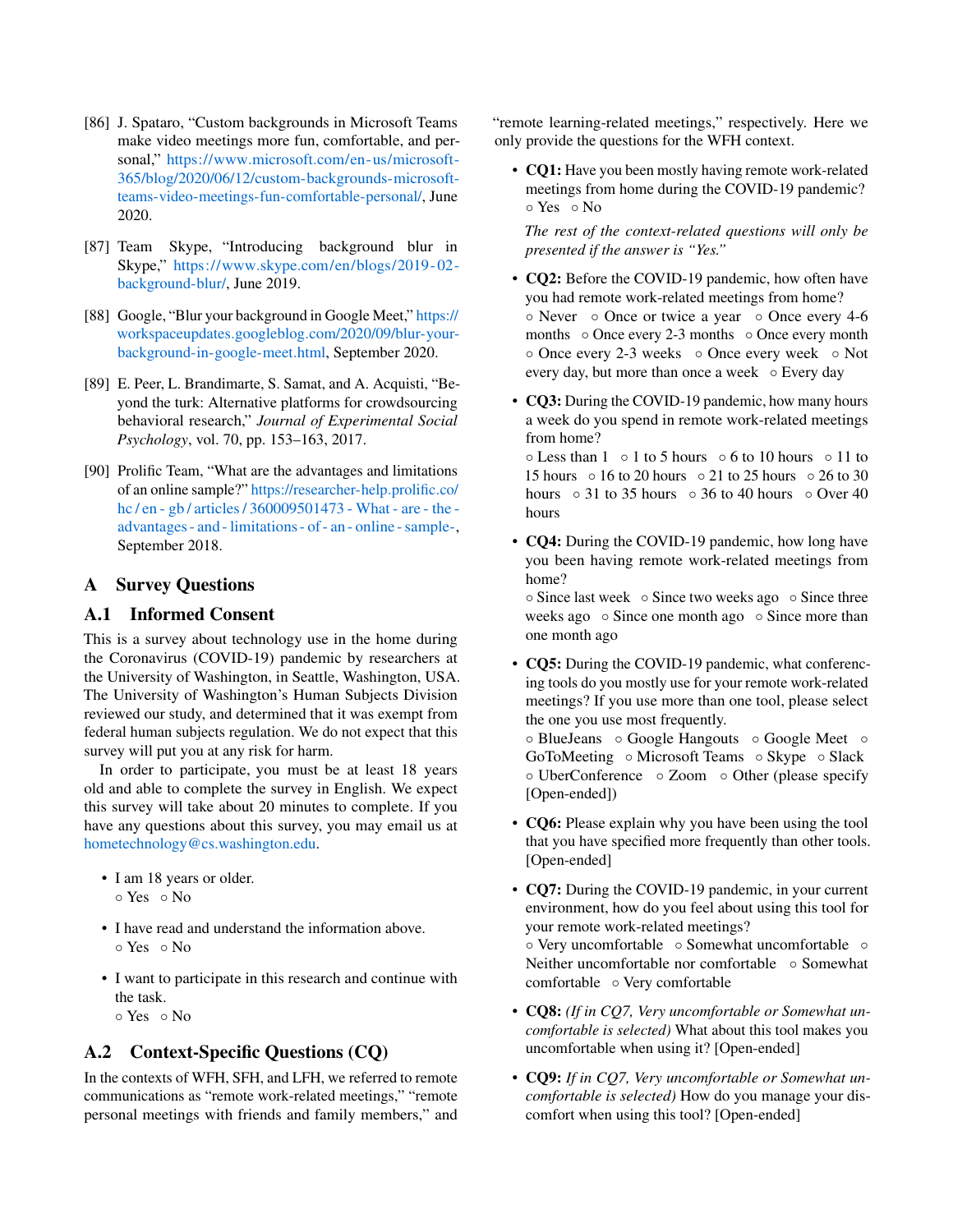- CQ10: *If in CQ7, Very comfortable or Somewhat comfortable is selected)* What about this tool makes you comfortable when using it? [Open-ended]
- CQ11: During the COVID-19 pandemic, how often do you turn on your device's webcam when having remote work-related meetings?

◦ Never ◦ Rarely ◦ Sometimes ◦ Frequently ◦ Always

- CQ12: How do you decide whether or not to turn on your device's webcam when having remote work-related meetings? [Open-ended]
- CQ13: During the COVID-19 pandemic, how often do you turn on your device's microphone when having remote work-related meetings?

◦ Never ◦ Rarely ◦ Sometimes ◦ Frequently ◦ Always

- CQ14: How do you decide whether or not to turn on your device's microphone when having remote workrelated meetings? [Open-ended]
- CQ15: During the COVID-19 pandemic, which area of your home do you usually hold your remote work-related meetings in? If you use more than one location, please select the one you use most frequently for remote workrelated remote meetings.

◦ Backyard ◦ Bathroom ◦ Bedroom (yours) ◦ Bedroom (your children's) ∘ Dining room ∘ Hallway ∘ Kitchen ◦ Living room ◦ Outside front door ◦ Study or workroom ◦ Other (please specify [Open-ended])

• CO16: During the COVID-19 pandemic, how do you feel about using this location to have remote workrelated meetings?

◦ Very uncomfortable ◦ Somewhat uncomfortable ◦ Neither uncomfortable nor comfortable ◦ Somewhat comfortable ◦ Very comfortable

- CQ17: *(If in CQ16, Very uncomfortable or Somewhat uncomfortable is selected)* What about this location makes you uncomfortable when having remote work-related meetings there? [Open-ended]
- CQ18: *If in CQ16, Very uncomfortable or Somewhat uncomfortable is selected)* How do you manage your discomfort when using this location for having remote work-related meetings? [Open-ended]
- CQ19: *If in CQ16, Very comfortable or Somewhat comfortable is selected)* What about this location makes you comfortable when having remote work-related meetings there? [Open-ended]
- CQ20: During the COVID-19 pandemic, have you or people you know ever experienced an awkward incident while having remote work-related meetings? ◦ Yes ◦ No
- CQ21: *(If in CQ18, Yes is selected)* Please describe the incident. [Open-ended]
- CQ22: *(If in CQ18, Yes is selected)* Please describe what you or people you know have done in response to the incident. [Open-ended]

## A.3 Demographics and Home Settings

- DH1: Including yourself, how many adults 18 years of age and above live in your current home? ◦ 1 ◦ 2 ◦ 3 ◦ 4 ◦ 5 ◦ More than 5
- DH2: How many children at or above the age of 13 and under the age of 18 live in your current home? ◦ 0 ◦ 1 ◦ 2 ◦ 3 ◦ 4 ◦ 5 ◦ More than 5
- DH3: How many children at or above the age of 7 and under the age of 13 live in your current home? ◦ 0 ◦ 1 ◦ 2 ◦ 3 ◦ 4 ◦ 5 ◦ More than 5
- DH4: How many children under the age of 7 live in your current home? ◦ 0 ◦ 1 ◦ 2 ◦ 3 ◦ 4 ◦ 5 ◦ More than 5
- DH5: Who do you share your home with? (check as many as apply)

◦ No one ◦ Roommate(s) ◦ Spouse(s)/Domestic partner(s)  $\circ$  Children  $\circ$  Parent(s)  $\circ$  Other (please specify [Open-ended])

- **DH6:** Do you have shared wall(s) with your neighbors? ◦ Yes ◦ No
- DH7: How many bedrooms does your home have? ◦ 0 ◦ 1 ◦ 2 ◦ 3 ◦ 4 ◦ 5 ◦ More than 5
- DH8: How many rooms other than bedrooms does your home have?
	- 0 1 2 3 4 5 More than 5
- **DH9:** What is your age? ◦ 18-29 years old ◦ 30-49 years old ◦ 50-64 years old ◦ 65 years and older
- **DH10:** What is your gender? [Open-ended]
- **DH11:** What is the highest degree you have earned? ◦ No schooling completed ◦ Nursery school ◦ Grades 1 through 11 ◦ 12th grade—no diploma ◦ Regular high school diploma ◦ GED or alternative credential ◦ Some college credit, but less than 1 year of college ◦ 1 or more years of college credit, no degree ◦ Associates degree (for example: AA, AS) ◦ Bachelor's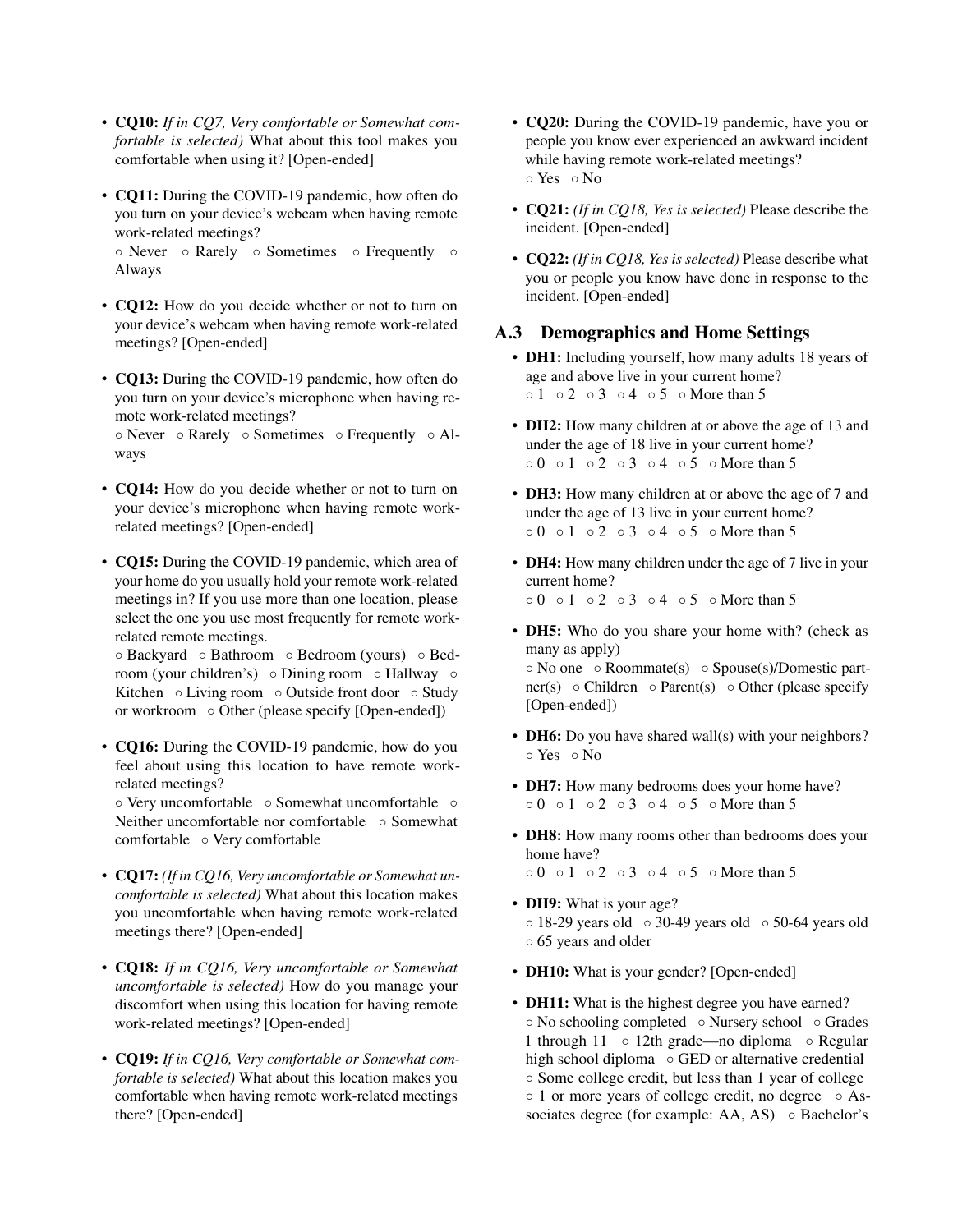degree (for example: BA. BS) ◦ Master's degree (for example: MA, MS, MEng, MEd, MSW, MBA) ◦ Professional degree beyond bachelor's degree (for example: MD, DDS, DVM, LLB, JD) ○ Doctorate degree (for example: Ph.D., EdD)

- DH12: In which country do you currently reside? [List of countries provided by Qualtrics]
- DH13: What is your current employment status? ◦ Full-time employment ◦ Part-time employment ◦ Unemployed ◦ Self-employed ◦ Home-maker ◦ Student ◦ Retired
- DH14: *(If in DH13, Unemployed or Retired is not selected)* The organization you work for is in which of the following?

◦ Public sector (e.g., government) ◦ Private sector (e.g., most businesses and individuals) ◦ Non-for-profit sector

- DH15: Do you have a background in technology? ◦ Yes ◦ No
- DH16: *(If in DH14, Yes is selected)* Please specify what your technical background is. [Open-ended]

## <span id="page-18-0"></span>B Codebooks

The codebooks are available at: [https://gist.github.com/SOUPS-COVID-Privacy/](https://gist.github.com/SOUPS-COVID-Privacy/97b6f6caeb13d5091314e6458049617d) [97b6f6caeb13d5091314e6458049617d](https://gist.github.com/SOUPS-COVID-Privacy/97b6f6caeb13d5091314e6458049617d).

## <span id="page-18-1"></span>C Participants' Information

| Timeline<br>Before the pandemic | Meeting Frequency     | Context                                                                                                                                                                                                                                                                                                     |            |       |  |
|---------------------------------|-----------------------|-------------------------------------------------------------------------------------------------------------------------------------------------------------------------------------------------------------------------------------------------------------------------------------------------------------|------------|-------|--|
|                                 |                       | WFH<br><b>SFH</b><br>53%<br>33%<br>6%<br>7%<br>$4\%$<br>6%<br>$4\%$<br>7%<br>6%<br>3%<br>$4\%$<br>10%<br>6%<br>13%<br>11%<br>12%<br>6%<br>9%<br>25%<br>35%<br>44%<br>41%<br>14%<br>13%<br>7%<br>3%<br>6%<br>$2\%$<br>$1\%$<br>$1\%$<br>$1\%$<br>$1\%$<br>$2\%$<br>$1\%$<br>$1\%$<br>$1\%$<br>$0\%$<br>$1\%$ | <b>LFH</b> |       |  |
|                                 | Never                 |                                                                                                                                                                                                                                                                                                             |            | 60%   |  |
|                                 | Once/twice a year     |                                                                                                                                                                                                                                                                                                             |            | 14%   |  |
|                                 | Once every 4-6 months |                                                                                                                                                                                                                                                                                                             |            | 5%    |  |
|                                 | Once every 2-3 months |                                                                                                                                                                                                                                                                                                             |            | 3%    |  |
|                                 | Once every month      |                                                                                                                                                                                                                                                                                                             |            | 2%    |  |
|                                 | Once every 2-3 weeks  |                                                                                                                                                                                                                                                                                                             |            | 2%    |  |
|                                 | Once every week       |                                                                                                                                                                                                                                                                                                             |            | 3%    |  |
|                                 | > once a week         |                                                                                                                                                                                                                                                                                                             |            | 5%    |  |
|                                 | Every day             |                                                                                                                                                                                                                                                                                                             |            | 6%    |  |
|                                 | $< 1$ (hour/week)     |                                                                                                                                                                                                                                                                                                             |            | 11%   |  |
|                                 | 1-5 (hour/week)       |                                                                                                                                                                                                                                                                                                             |            | 40%   |  |
|                                 | $6-10$ (hour/week)    |                                                                                                                                                                                                                                                                                                             |            | 16%   |  |
|                                 | $11-15$ (hour/week)   |                                                                                                                                                                                                                                                                                                             |            | 12%   |  |
|                                 | 16-20 (hour/week)     |                                                                                                                                                                                                                                                                                                             |            | 11%   |  |
| During the pandemic             | $21-25$ (hour/week)   |                                                                                                                                                                                                                                                                                                             |            | 7%    |  |
|                                 | 26-30 (hour/week)     |                                                                                                                                                                                                                                                                                                             |            | 3%    |  |
|                                 | $31-35$ (hour/week)   |                                                                                                                                                                                                                                                                                                             |            | $0\%$ |  |
|                                 | 36-40 (hour/week)     |                                                                                                                                                                                                                                                                                                             |            | $0\%$ |  |
|                                 | $> 40$ (hour/week)    |                                                                                                                                                                                                                                                                                                             |            | $0\%$ |  |

Table 2: Frequency of engaging in remote communications.